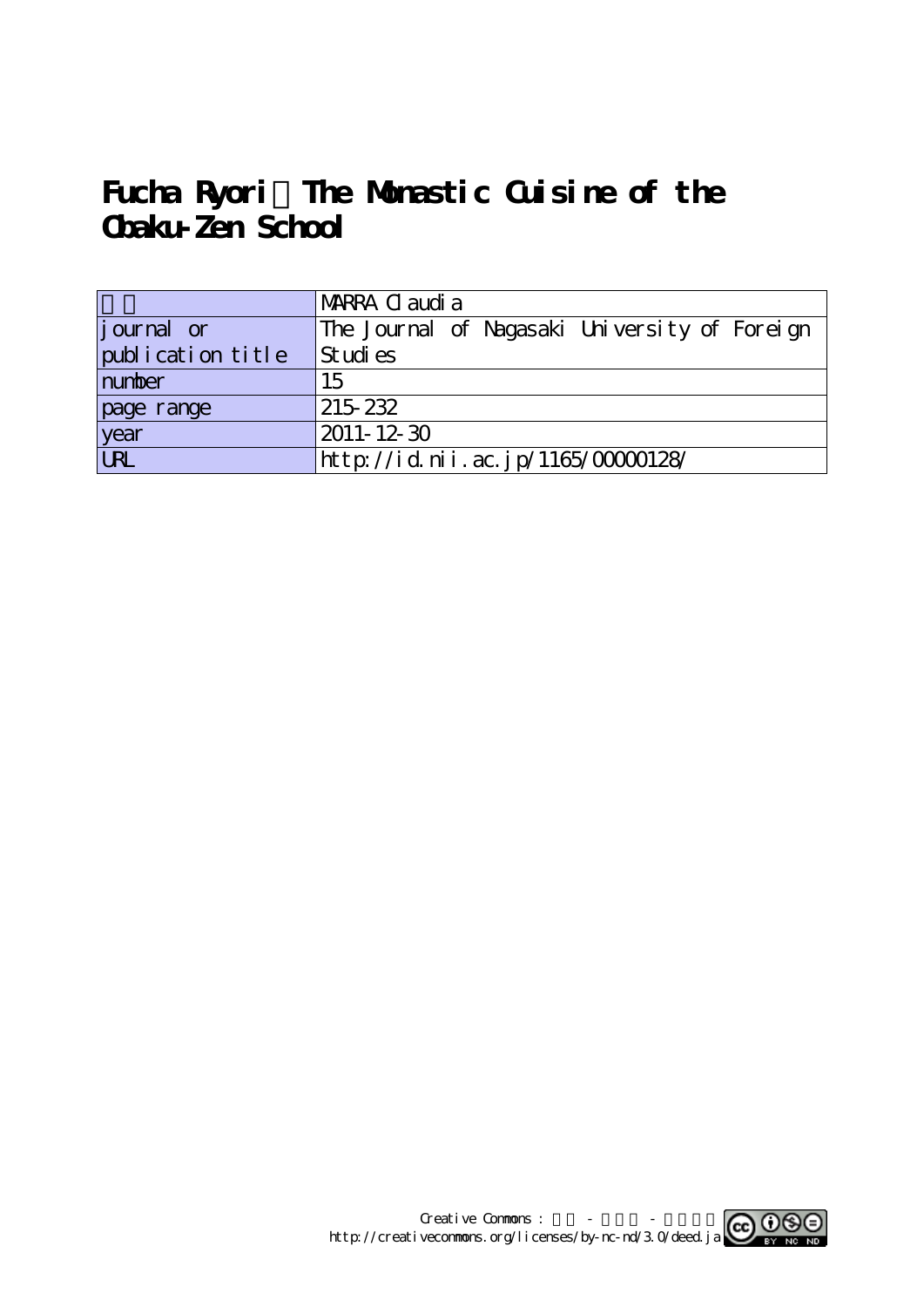# **Fucha Ryōri**:**The Monastic Cuisine of the Ōbaku-Zen School**

# Claudia MARRA

## **Abstract**

Monastic communities lives are based on strict rules, which intend to stabilize and harmonize their existence. The precepts have the function to reduce complexity, so the involved individual may focus on his spiritual pursuits, but they also reflect some core values and dogmas.

This article tries to unveil the symbolism of Ōbaku Zen's festive cuisine, Fucha ryōri and its strong connection to Chinese roots. Fucha ryōri not only helped to strengthen the bond between laity and temples, it is also a symbolic expression of some aspects of the dogma. For the monks concerned with its preparation, this food gave the opportunity to meditate about important teachings, while preparing the meals. For the guests and monks the food not only served as a polite reverence to the school's Chinese heritage, but also helped to strengthen the bond between laity and the cloister-community. The exotism of the meal confused some Japanese, but it also attracted others, who appreciated its very foreignness and who were thus invited to learn more about Ōbaku's style of Zen Buddhism.

 僧院生の生活は厳しい規則に従っている。この規則は共同体の存在に調和と安定感を与えている。 規則は生活の複雑性を減らし、個人の精神的な追求のへの機会を用意している。僧院の規則は宗教の 教義と倫理学を反映している。規則は料理の作り方まで拡大した。

 この論文は黄檗宗の祝祭料理、普茶料理に於けるシンボリズムとその中国の遺産について述べている。 長崎では普茶料理のお陰で黄檗寺と一般の中国人のつながりが良くなった。料理を食べながら一般人 は教えの象徴を感じた。料理を作る僧は他の修行ができなくても材料を見ながら黄檗の教えについて 考えさせられるようになった。料理を食する人に普茶料理は中国への尊敬の気持ちを伝え、長崎のお 寺を支援した人に対し感謝の気持を伝えた。

 普茶料理に於ける異国の雰囲気は日本の国内では反対の声も集まったが、その料理のエキゾチシズ ムは逆に多くの人々の注目を集め、黄檗宗にとって良い事であった。

#### \*\*\*\*\*\*\*\*\*\*\*\*

#### 普茶料理 **Fucha ryōri**

Fucha ryōri(普茶料理) is a variation of the vegetarian Buddhist temple cuisine Shōjin rōyri(精進料理). Fucha originally means "drink tea together" and has its roots in the old habit of drinking tea after work or meditation.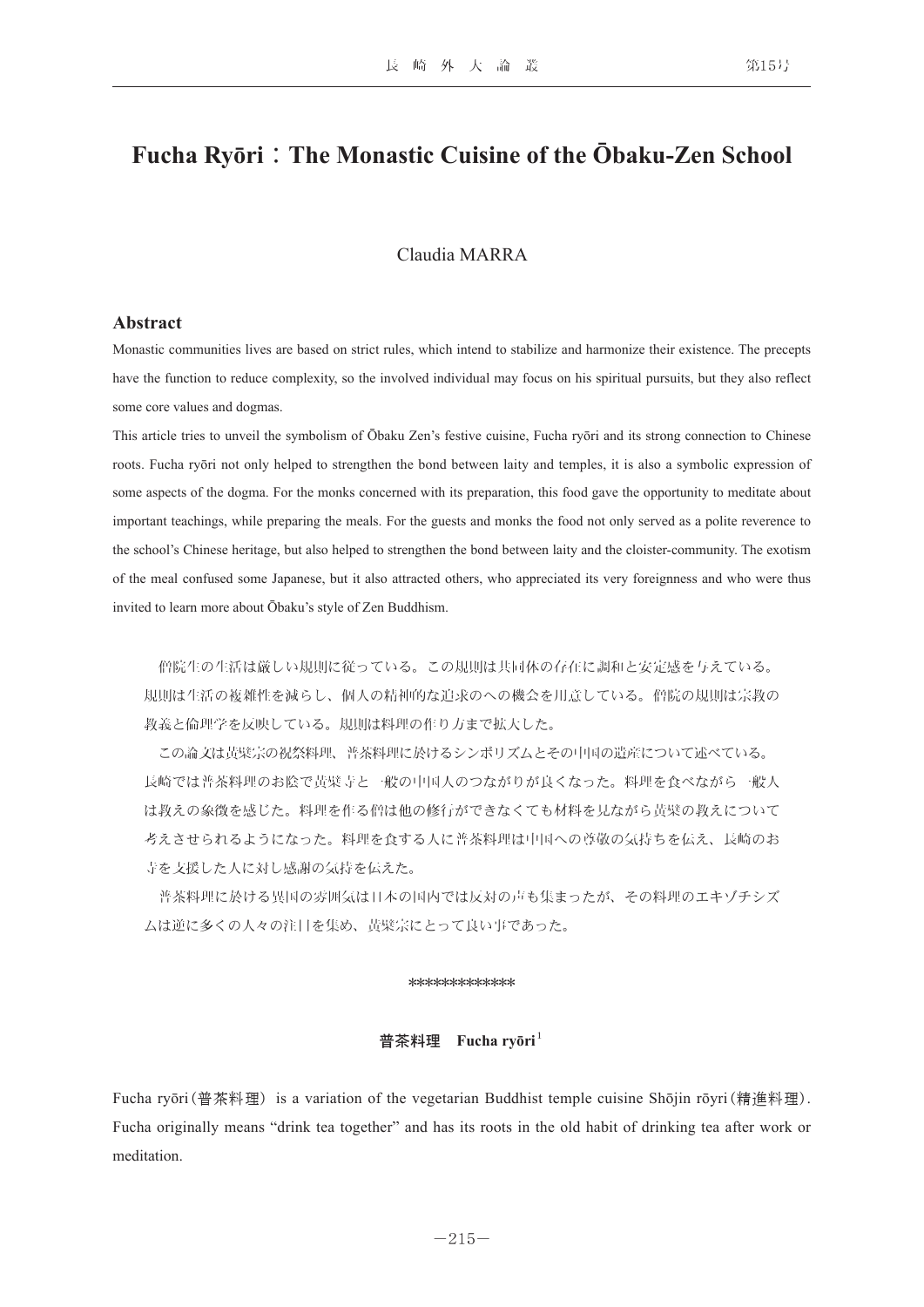The name Fucha rōyri, however, is exclusively used to describe the monastic festive cuisine of the Ōbaku school of Zen-Buddhism. In this article I will give a very brief summary of the historic background and the dogmatic developments that led to the foundation of the Ōbaku school and the main features of its special cuisine.

The Ōbaku-shū(黄檗宗) was founded in 1661<sup>2</sup>, when Chinese masters from Fujian province received permission from the Tokugawa shōgunate to build Mampuku-ji on Mt. Ōbaku (黄檗山萬福寺) in Uji(Kyoto).

Master Ingen Ryūki (Yin-Yüan Lung Ch'i, 隱元 隆琦, \*1592 in Fuzhou, 福清; China, †1673 in Japan) named the temple and land after Wanfu temple in China, thus giving the new school its name. Establishing a new school of Zen Buddhism had not been Ingen's intention, though: Invited not only by the prospering Chinese trading community in Nagasaki, but also by high ranking Rinzai-masters, who hoped for his reform efforts to revitalize Japanese Zen Buddhism, Ingen had arrived in Nagasaki in 1654.

#### **1**.**Historical background**

By the end of the  $16<sup>th</sup>$  century Nagasaki had become one of the most successful ports for foreign trade. Belonging to the domain of Christian lord Ōmura Sumitada ( $\pm \pi i$ ) # (1533–1587) the city had been given to the Jesuits in 1580 in exchange for economical and military backing<sup>3</sup>. However, Ōmura's forcing Christianity on his retainers and subjects, combined with the interference of the Jesuits in Japan's domestic politics had caused the ire of Toyotomi Hideyoshi (豊臣 秀吉 , \*1537 – †1598), and following one of his campaigns, once predominantly Christian Nagasaki was taken from the Jesuits and made into a direct landholding of the central administration. When later, after a long period of civil wars, Japan had been unified under the leadership of the Tokugawa, the third shōgun, Tokugawa Iemitsu (徳川 家光 \*1604 - †1651), who ruled the country from 1623 until his death, initiated the formation of a strong centralized government, decreed a policy of national seclusion (sakoku 鎖国) and forced the former enemies of the Tokugawa to periodically take residence in the new capital Edo (sankin kōtai 参勤交代), which put some strain on the finances of remote fiefdoms. The central government was also wary of the remote fiefdoms uncontrollable income through foreign trade and consequently they tried to regulate the foreign trade still permitted under the seclusion politics and to funnel its profits into their own coffers. The shōgunate also supported the repression and persecution of Christianity, that already had been more or less strictly in place since 1587. Tokugawa Iemitsu's politics met with some resistance which culminated in 1637 in an armed revolt of mostly Catholic peasants and samurai, the Shimabara rebellion (島原の乱). The uprising was swiftly put to a bloody end, and in it's wake the persecution of Christianity became strictly enforced.

At that time, Nagasaki<sup>4</sup> was one of the few open ports for foreign trade, and the town had become home to a sizable<sup>5</sup> Chinese settlement<sup>6</sup>. Only a few kilometres away from Shimabara, Nagasaki had already experienced a first wave of violent persecution in 1597, when 26 Christians<sup>7</sup> had been crucified. Although the Chinese were mostly not Christian, the Japanese had heard some rumours about the Chinese emperor giving the Jesuits permission to "convert his subjects from their heathen beliefs"<sup>8</sup>, they also suspected the smuggling of Roman Catholic works printed in China. As a result, the Japanese government curbed some of the Chinese privileges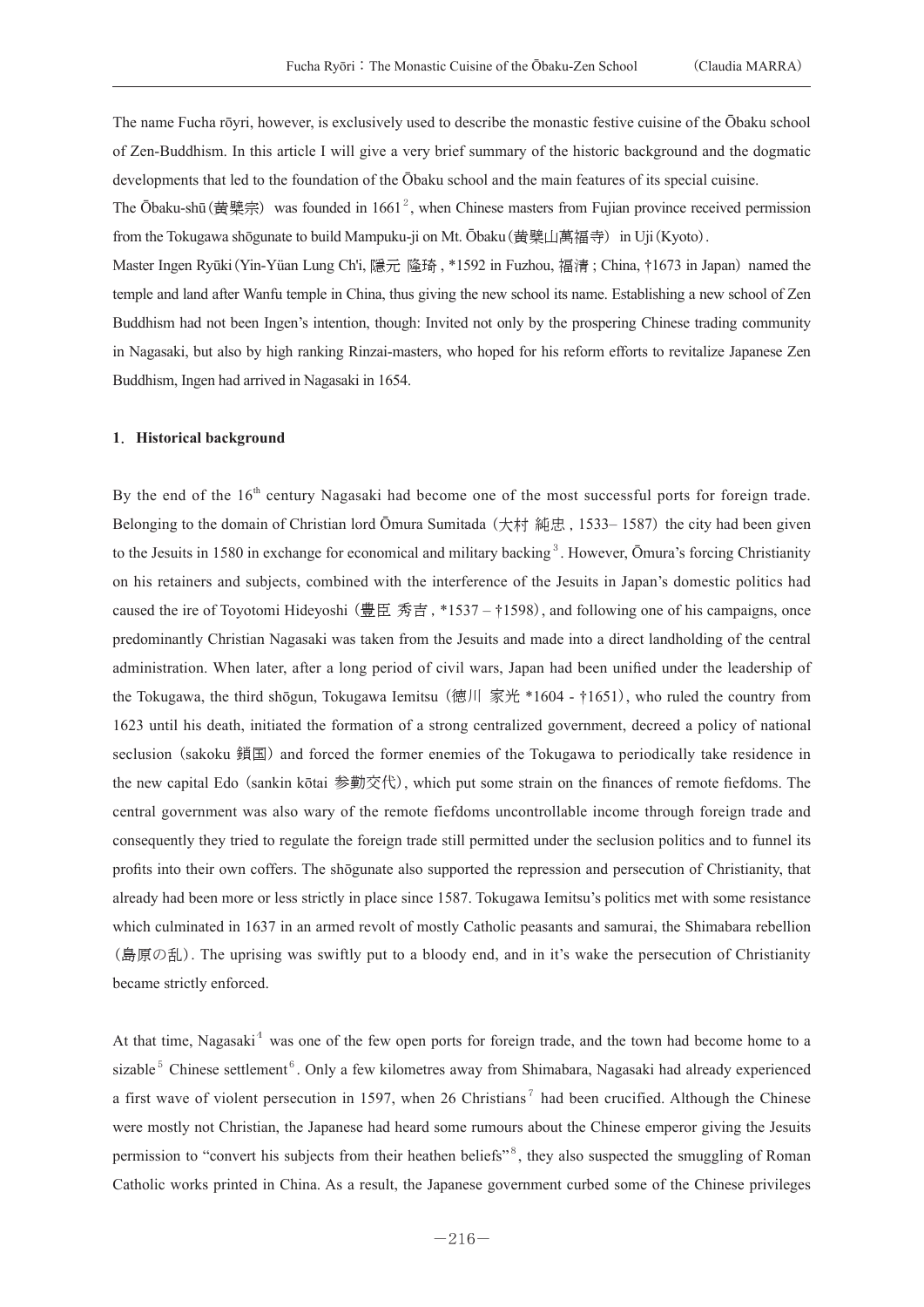and tried to regulate trade volumes and prices and to limit the range of acceptable goods.<sup>9</sup>

As a tool to monitor and control the religious matters of the whole population, the shōgunate also decreed the mandatory registration of all households at Buddhist temples(檀家制度 danka seido), which was supervised by the magistrate of religion(宗門奉行 shūmon bugyō).

The Chinese settlement in Nagasaki, trying to minimize the damage to their lucrative business, reacted to these regulations by erecting temples – thus showing their affiliation to Buddhism and at the same time catering to the new administrative measure and the spiritual needs of their countrymen. Traders from Nanking had provided the means to establish Kōfuku-ji(興福寺)in 1623/4; Fukusaiji(福済寺)was constructed in 1628 supported by people from Chang-chow in Fujian province. From the same province, but from Fuzhou came the patrons of Sōfuku-ji(崇福寺), built in 1635. The fourth Chinese temple, Shōfuku-ji(聖福寺 or Manjusan (万寿山), founded by Tetsushin Dōhan(鉄心道胖 , \*1641- †1710), the grandson of Ingen, was completed in 1677 with support from Chinese merchants from Canton.

These temples were led by Chinese clergy, who had come to perform funeral rites, mark important holidays and to lead the festivities around Buddha's birthday or the Ghost Festival P'u-tu<sup>10</sup> (in Japan Obon, お盆). Their main purpose was to take care of the needs of the expatriate community in Nagasaki, and so the activities of these early arrivals had hardly any impact on the Japanese Buddhist community.<sup>11</sup>

Due to the eclectic nature of Chinese Buddhism<sup>12</sup>, the Nagasaki temples gave room to several deities from the Chinese folk religion. Prominently among these are:

Mazu(also Ma-tsu or Maso 媽祖, 天后聖母, 天妃娘娘, 海神娘娘), the goddess of the sea and patron to sailors and fishermen, who in Buddhism is worshipped as an incarnation of the Mercy Goddess Kannon(觀音菩薩), and Guan Yu(also Kuan-ti, 関 羽), originally a historical general of the  $2<sup>nd</sup>/3<sup>rd</sup>$  century, who was canonified as a warrior deity, but later came to be the patron of financial success and trade. In Chinese Buddhism, Guan Yu is revered as Sangharama Bodhisattva(伽藍菩薩)a protector of the Buddhist temples and the dharma.

The presence of these gods unknown to Japanese authorities caused some problems in these times of suspicion, and so the Chinese community decided to invite Chinese monks of established reputation from their home regions to the new temples.

The first Chinese master to spread the Zen style of the Huang-po Wanfu-ssu monastery and to have some impact on Japanese Zen was Dōsha Chōgen(chin. Daozhe Chaoyuan 道者超元 † 1660). By his return to China in 1658, he had helped to prepare Ingen's move to Nagasaki by teaching many Japanese monks, including Bankei Yōtaku (盤珪永琢, \*1622- †1693)a well-known Rinzai master and the later abbot of the Ryōmon-ji and Nyōhō-ji.

Ingen, already in his 60s, arrived 1654 in Japan after some delays. He came with several disciples<sup>13</sup> and artisans and started organizing and teaching at Nagasaki's Kōfuku-ji. His reputation was impressive and his arrival had been eagerly awaited, thus his activities attracted much attention within the Rinzai elite. One fraction around Ryōkei Shōsen (龍溪性潛, \*1602 - †1670) even tried to have him installed as abbot at one of Rinzai's leading temples Myōshin-ji(妙心寺). However, political circumstances, struggles within the Rinzai organization and a growing rift in the interpretation of the dharma prevented this. Ingen was already planning to leave Japan, but his visit to Edo had impressed important people in the government. So, instead in 1661 Ingen received some land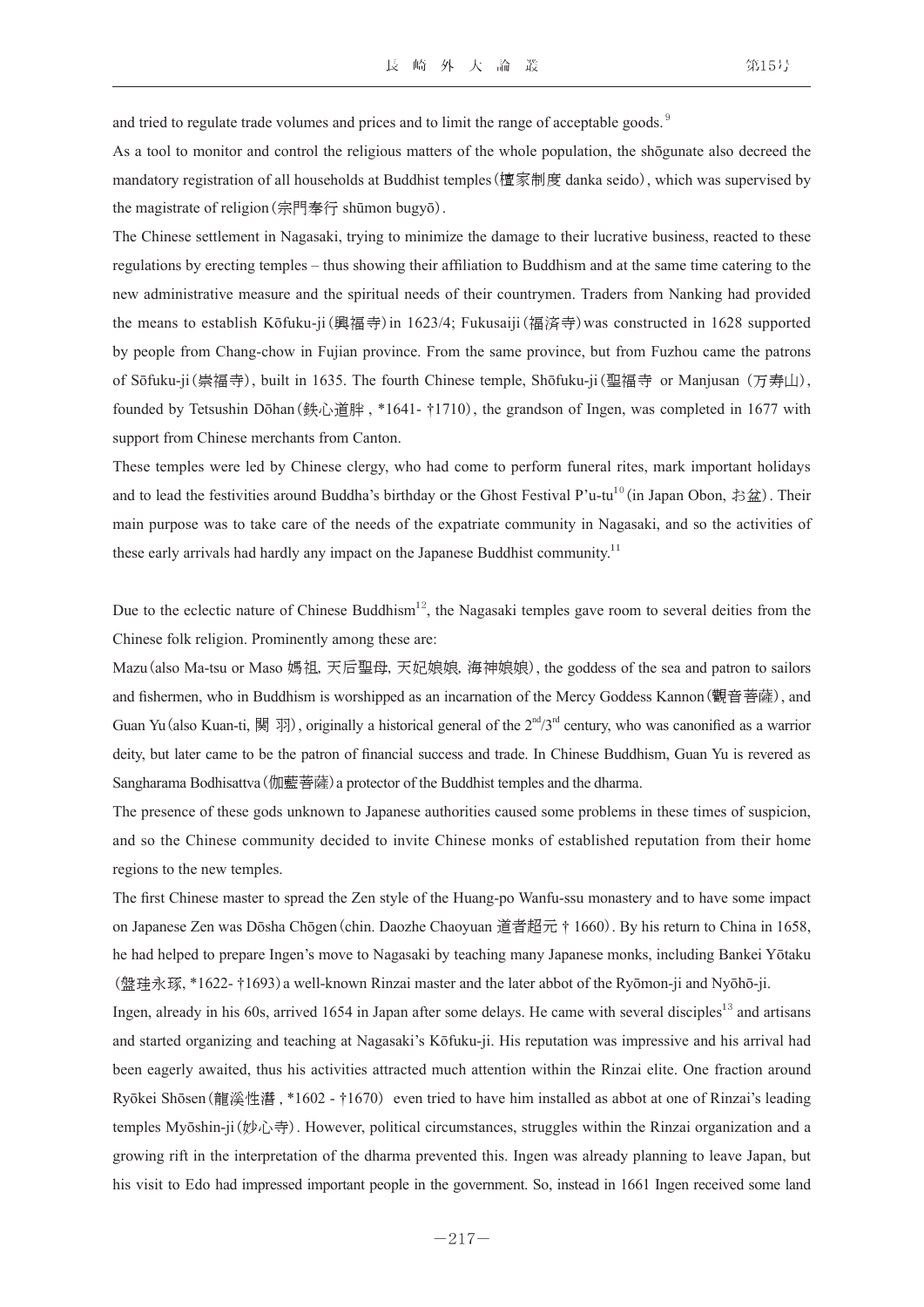and the official permission from the Edo bakufu to found a new main temple, Mampuku-ji. Under the leadership of Mampuku-ji and the temples in Nagasaki, Ōbaku eventually developed into it's present form.

#### **2**.**Buddhism in Japan**

Via China and Korea Buddhism had arrived in polytheistic Japan in the middle of the  $6<sup>th</sup>$  century<sup>14</sup>. In order to prove its superiority over Shamanism and Shintō, the performance of magic, the acquisition of indestructible paraphernalia as a means of protection and the power of healing played important roles.

Central deities were

- 1. the historical Buddha Shaka(釋迦, Shakamuni), he was called upon to secure a place for the soul in paradise
- 2. the healing Buddha Yakushi(薬師, Bhaisajyaguru), he was asked for assistance in curing ailments and
- 3. the Buddha of the Future, Miroku Bosatsu(弥勒菩薩, Maitreya)was solicited to encourage one's quest for Buddhahood and
- 4. the 4 Heavenly Kings<sup>15</sup>, were requested to protect the ruling clan and the country.

Buddhism with its close relationship to Chinese culture attracted the country's elite, but in the lives of the general population Buddhist practice hardly mattered. The first established schools, financially and politically supported by the imperial family, the Six Nara Sects<sup>16</sup>, were more or less textual oriented philosophical groups, which were neither mutually exclusive nor did they at first insist on a sharp distinction between the old school Hinayana Buddhism and the more recent Mahayana<sup>17</sup> interpretations.

During the Heian Period (794-1185) new esoteric Buddhist schools together with a pantheon of deities were brought over by official missions from China.

Kūkai(空海, \*774 - †835) established the Shingon school (真言宗 Shingon shū) with the temple complex on Mount Koya as its centre in Japan. Countless miracles are attributed to him, many cultural achievements are supposedly his work, among them the invention of the Kana syllabary. His interpretation of Buddhist dogma<sup>18</sup> resulted in a very complicated, hierarchic structure, which grants true enlightenment only to the adepts who follow the "Three Mystic Treasures" (三密). Kūkai's charisma and his ability to compromise assured, that Shingon, despite its complexity and mysteriousness gained some popularity. Also, his interpretation of the sun goddess Amaterasu(天照), a principal deity of Shintōism, as an incarnation of Dainichi Nyōrai(大日如来, Vairocana), paved the way for syncretism and helped making Buddhism more accessible to a wider audience.

The second esoteric sect, Tendai(天台宗 Tendai-shū), was transmitted by Saichō(最澄, \*767 – †822), he had been studying in China at the same time as Kūkai, who later became his archrival.

Tendai's teachings<sup>19</sup> are centred around the "Lotus Sutra"(妙法蓮華経 myōhō renge kyō, or shortly 法華経 hōkke kyō). Although, in principle, the ordinary man is believed to already posses Buddha nature, here too, enlightenment and initiation to the deepest secrets was reserved for a chosen group of men, who successfully underwent an at least 12-year cenobitic training in the schools temple complex at Enryakuji(延暦寺) on Mount Hiei(比叡山).

Ji-riki(自力), the believer's own power is needed for success in meditation, esoteric practices, text-studies and concentration on Buddha's name and all other elements of Tendai's and the other established school's training up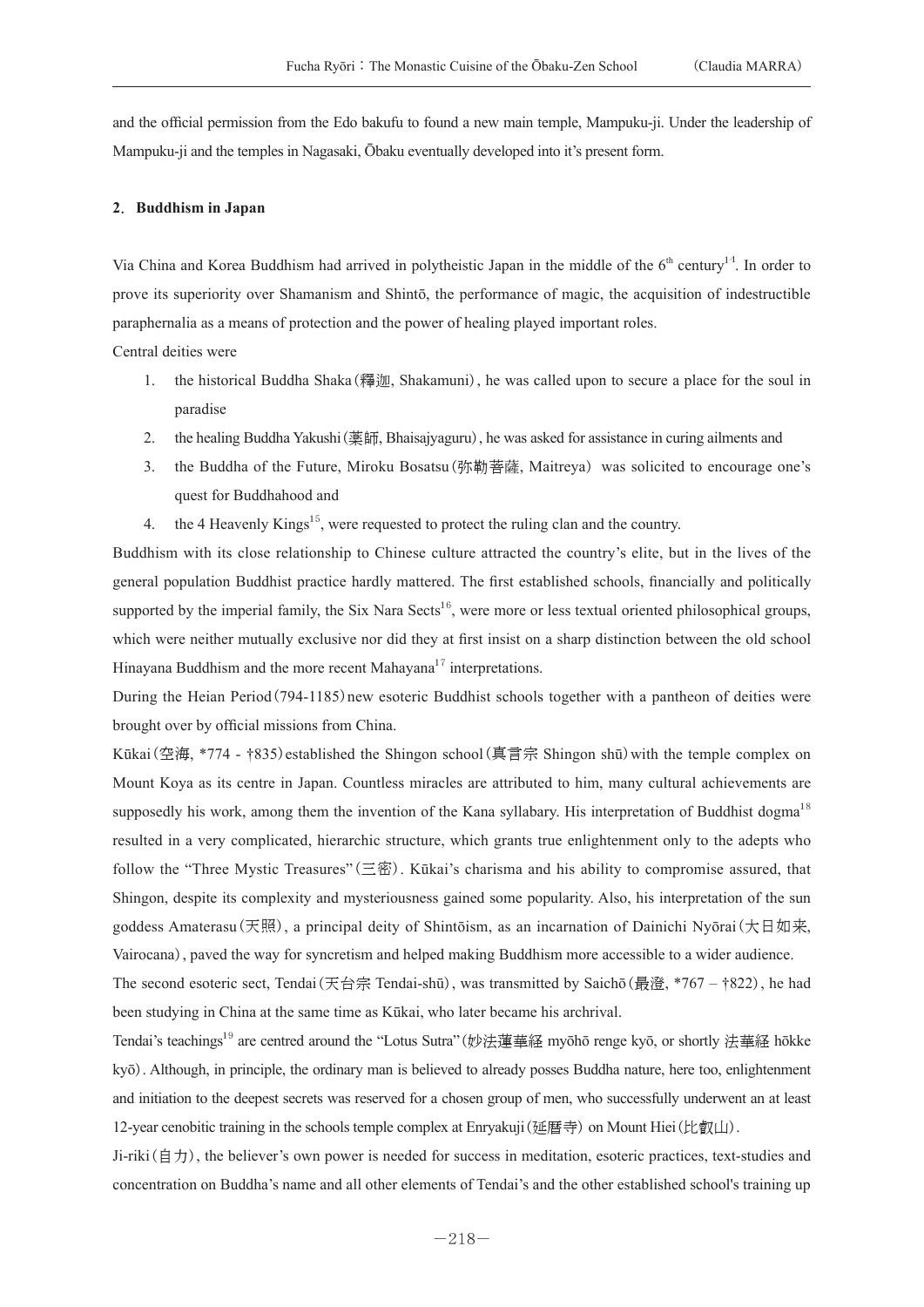to here. However, not all monks were happy with the exclusive nature of their religious life. They interpreted the Lotus Sutra differently and so started the beginning of a lay movements propagating "ta-riki"(他力), the power of Amitābha Buddha. In the 10<sup>th</sup> century former Tendai monk Kūya(空也, \*903 - †972), an early advocate of Pure Land Faith travelled the country to teach commoners about the spiritual power of the nembutsu-prayer(念  $\frac{1}{2}$ .

The upcoming Kamakura period(鎌倉時代, 1185–1333)was a period of political and economical unrest, marked by civil wars and natural disasters. Many Buddhists interpreted these calamities as signs of the Age of Dharma Decline (末法, mappō) and as a result, increased their efforts to spread their faith. Formerly ignored clientele, outlaws, beggars, and women were included into their parishes. Some leaders of this new faith based religious movement were specially successful, they were:

Hōnen (法然, \*1133 - †1212), the founder of the Jōdo sect (浄土宗, "The Pure Land School"),

Shinran(親鸞, \*1173 - †1262), the founder of the Jōdō-Shin sect(浄土真宗 "True Pure Land School"), who, like Kūya before him, had stated:

"the way of Salvation by one's own efforts is like a toilsome journey by land,  $(\cdots)$  the Way of Faith in the Merits of Another is an easy voyage in a fair ship over smooth waters,  $(\cdots)$  if a man put his trust in the fundamental vow of Amida, he will enter at once, by Buddha's power, into the class of those destined to be born in the Pure Land. Only let him ever call upon the name of the Tathagata, and gratefully commemorate the great all-embracing Vow."<sup>21</sup> and

Nichiren(日蓮, \*1222 - †1282)who established the Hokke or Nichiren sect(法華宗 or 日蓮宗), adding a distinctly nationalistic touch to his popular branch of Amidism.

The evolution of the Pure Land movement ran parallel to the (re-) transmission of two Zen schools from China<sup>22</sup>. Zen, generally, is suspicious of a textual and rational approach<sup>23</sup> and emphasizes spiritual discipline in order to overcome the duality of thinking, that hinders one's awakening to the Buddha nature.

Now, meditative practice was already part of other Japanese sects training, but it hadn't been considered as the key element of monastic efforts yet. This changed after a Tendai monk, Myōan Eisai(明菴栄西, \*1141 – †1215)went to southern China to study Linzhi-Zen(臨済宗 ; Japanese: Rinzai-shū). Rinzai requires seated meditation, working on kōan(公案) and rigorous monastic discipline including manual labour toward the goal of sudden enlightenment.

Upon Eisai's return from China, he built a temple and published his ideas about meditation, meeting with strong opposition from the established schools, namely Tendai. But since he found powerful supporters in the newly ascendant warrior class, the shōgunate in Kamakura and aristocratic circles around the emperor in Kyoto, Rinzai succeeded.

An important factor in its appeal to the samurai and to the aristocracy was not only its stress on discipline, but also its intellectual appeal<sup>24</sup>, which materialized in Rinzai's influence on calligraphy, painting, literature, gardening and so on. It also helped, that Eisai had brought tea-plants over, which not only let tired monks and samurai stay awake, but also set off the development of an elaborate tea ceremony using powdered green tea. The second Zen school, Sōtō(曹洞宗, Sōtōshū), was introduced by Dōgen Zenji(道元禅師 ; also Dōgen Kigen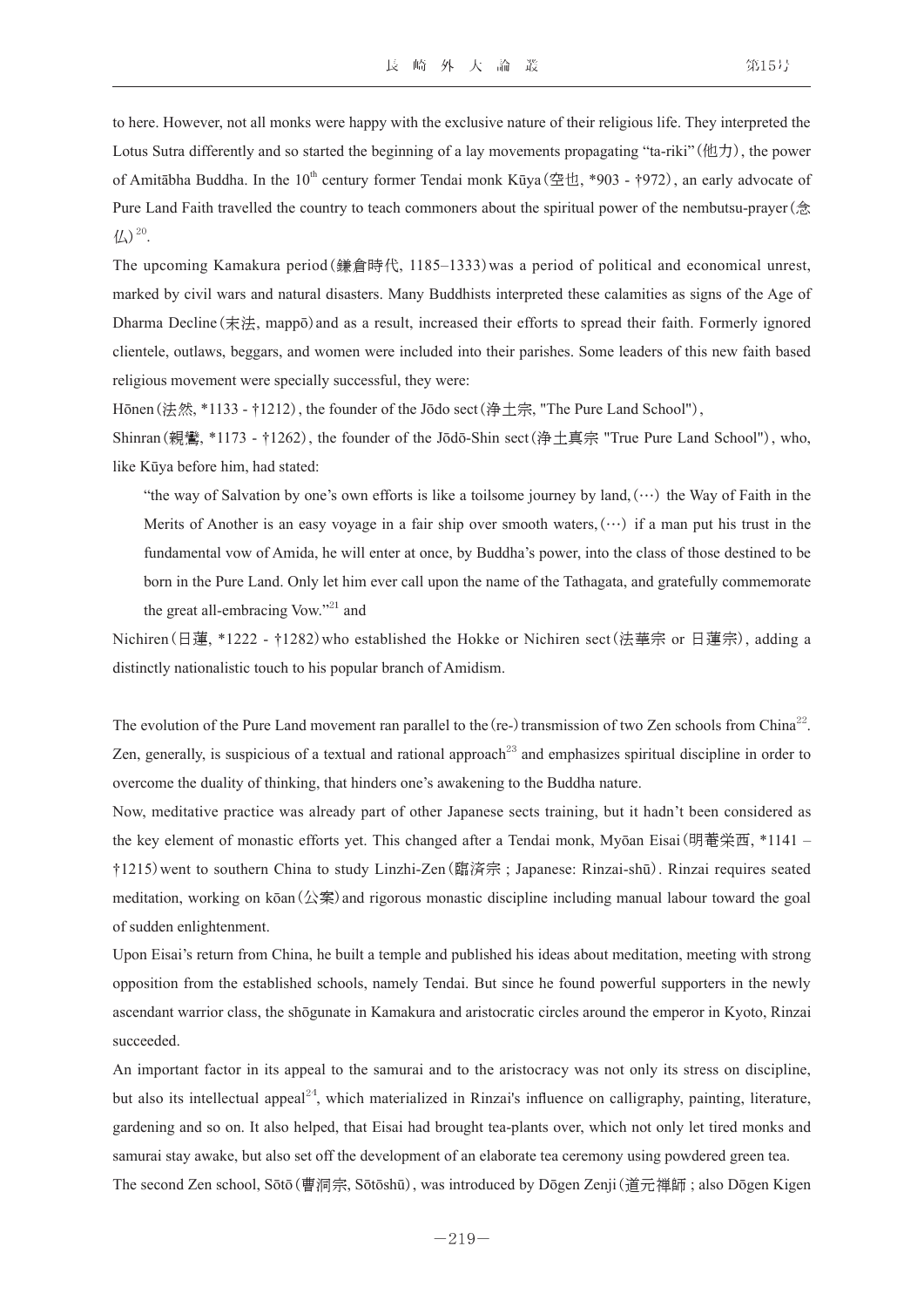道元希玄, \*1200 - †1253). He was instructed in the Northern school tradition at Caodong and hence interpreted enlightenment as a process rather than a state of sudden awakening. Strict rules for daily life play an important role in his precepts, but the primary method of practice is seated mediation:

"You should pay attention to the fact that even the Buddha Shakyamuni had to practice zazen for six years. It is also said that the Bodhidharma had to do zazen at a Shao-lin temple for nine years in order to transmit the Buddha mind. Since these ancient sages were so diligent, how can present-day trainees do without the practice of zazen? You should stop pursuing words and letters and learn to withdraw and reflect on yourself. When you do so, your body and mind will naturally fall away, and your original Buddha nature will appear."<sup>25</sup>

Dōgen's ascetic approach and uncompromising nature didn't meet with too much enthusiasm within Japan's elite, but his disciples managed to attract many followers among farmers and villagers. Soto-Zen, like Rinzai, insists on strict observance of rules and awareness of one's actions and connects the observance of daily-lifegoverning rules directly with the requirements of the dharma-teachings (igi-soku-buppo 威儀即仏法)<sup>26</sup>. In his extensive scriptures Dōgen gave detailed outlines of monastic practice, philosophy, language, being, time, space, labour and also cooking. In 1237, the "Instructions for the Cook" (Tenzo Kyōkun, 典座教訓<sup>27</sup>) were written down as the first chapter of the cloister-rules for Eihei-ji temple(Eiheishingi 永平淸規).

His musings led to the understanding, that since it is humanly impossible to sit in meditation only, one's mere existence, eating, sleeping, drinking, and naturally also cooking should be approached with the same attitude like zazen. Also gratitude and appreciation of food, its production, preparation and consumption was acknowledged and affected the way food was treated in the Zen community.

Eisai and Dōgen should be the last Japanese monks to directly transmit Buddhist teachings from China. By the end of the Kamakura-period the threat of a Mongol invasion had been successfully prevented, but the once active exchange between Japan and China was reduced to a minimum. During the years between Dōgen's return from China in 1227 and the arrival of the Chinese monks in Nagasaki lay more than 350 years.

Because of that long hiatus and the different political and economical circumstances<sup>28</sup> the Japanese Buddhist sects developed independently and gradually started to differ from their Chinese counterparts. Also, the brief flourishing of Christianity between 1549 and beginning of the  $17<sup>th</sup>$  century and the growing lay Buddhist schools had been a fierce rival to the established Japanese religions.

Generally, monastic discipline in Buddhist temples had declined in all schools: the patronage of rich and influential members of aristocracy and high ranked warriors had led to luxurious lifestyles in the temples. The amount of land owned by some of the schools aroused envy and hostility, and conflicts between Buddhist groups sometimes even led to armed conflicts between monks. After the civil wars much time and energy also had to be spent on reconstruction, thus dogmatic development and monastic discipline was stagnant.

When reform-oriented masters from the Rinzai school heard about the activities of master Dōsha Chōgen and the imminent arrival of Ingen, expectations were high. Respected Ingen, who had acquired some experience in the restoration of the Wanfu-temple in China, aimed at revitalizing Japanese Zen, based on his experience in Ming-period Chinese conceptions. But he underestimated the reluctance and conservativism of the Japanese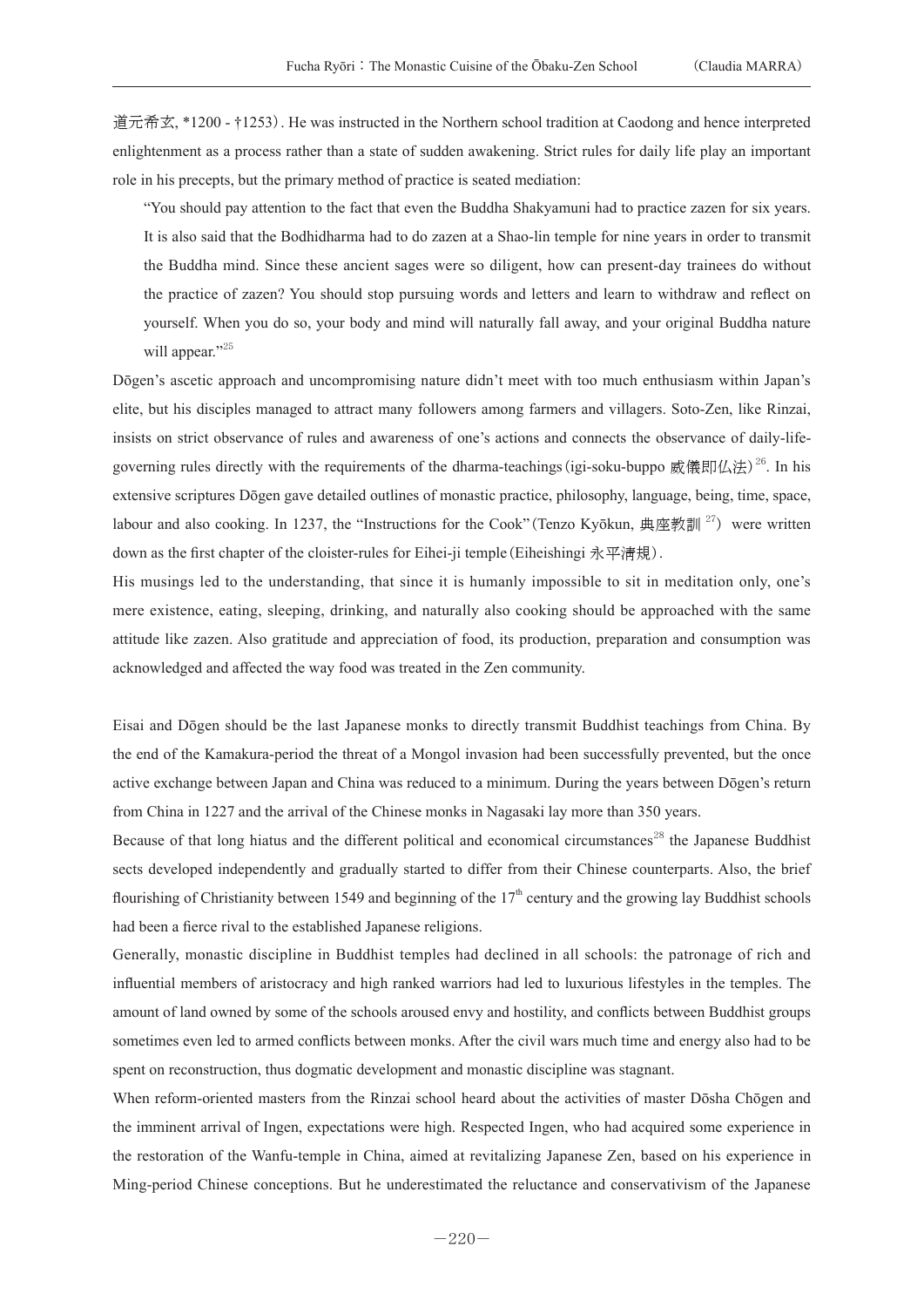masters, who's thinking rooted in the transmissions of the Sung-period<sup>29</sup>.

Due to Rinzai's internal struggles, political fears about Ingen being a Chinese spy, reluctance to accept his Chinese peculiarities and delays in his journey to Kyoto, Ingen did not move on to lead one of the famous Rinzai temples, but rather became the head of newly founded Mampuku-ji and thus started the third and last Zen school in Japan,  $\bar{O}$ baku $^{30}$ .

#### **3**.**The Ōbaku-school**

Ōbaku maintains, in line with the Rinzai-Zen tradition, the concepts of awakening to one's intrinsic Buddhanature(kenshō jōbutsu 見性成佛) and the idea of non-verbal transmission(ishin-denshin 以心伝心). It stresses the necessity of seated meditation, ritual observance, chanting of sutras, the use of kōan(公案), the interaction between master and disciples in teaching discourses(問答, mondō), but also scholarly pursuits in the study of the scriptures<sup>31</sup> and the old masters discourses and dharma talks<sup>32</sup>. What sets the schools apart are:

- different interpretations of the monastic precepts $^{33}$ ,
- the rules concerning ordination,
- - and most openly criticised, Ōbaku's tolerant attitude towards the popular practice of the nembutsu-prayer and lay practice distinguish it from mainstream Rinzai.

The question of how to interpret Amidism and the nembutsu-prayer was heatedly debated. To include elements of Pure-Land Buddhism turned out to be unacceptable for the Japanese monastic establishment, while in China it was not separated from Rinzai practice and it's cenobitic communities. In Japan, the motto was, Zen is for those of higher attainments, while nembutsu-practice is for those of lesser capacity<sup>34</sup>.

Other differences are Ōbaku's different religious calendar, the school's insistence on all monks' presence at regularly scheduled retreats and it's encouragement of work among laity.

In contrast to the Japanese Rinzai tradition it also shows a rather positive attitude towards sutras<sup>35</sup> and other textual studies even outside the Buddhist literature.<sup>36</sup>

Seeing these differences, the Japanese Rinzai-masters felt, that they had done a better job at preserving the heritage of the ancient masters and

"found the Chinese practices and styles abhorrent, apparently for their very foreignness  $(\cdots)$ , the Chinese masters maintained aspects of life known to them in China that an outside observer might tend to classify as culturally rather than religiously significant, including the language used in ritual, the design of monastic robes and shoes, clerical hairstyles, and the like. Obaku monks seemed committed to preserving their cultural identity as Chinese in the face of the dominant Japanese culture surrounding them. As native speakers of Chinese, they also expressed some scepticism about the ability of the Japanese to fully understand and utilize the large corpus of Zen literature written in Chinese."<sup>37</sup>

Nevertheless Ōbaku enjoyed the patronage and strong backing from the central government in Edo and local domains, partly because of its charismatic leaders, foreign appeal and cultural alterity, partly because they saw a valuable opportunity to improve relations and trade with China in the future, and partly because the shōgunate reckoned, that a new sect would weaken the political influence of the established one's.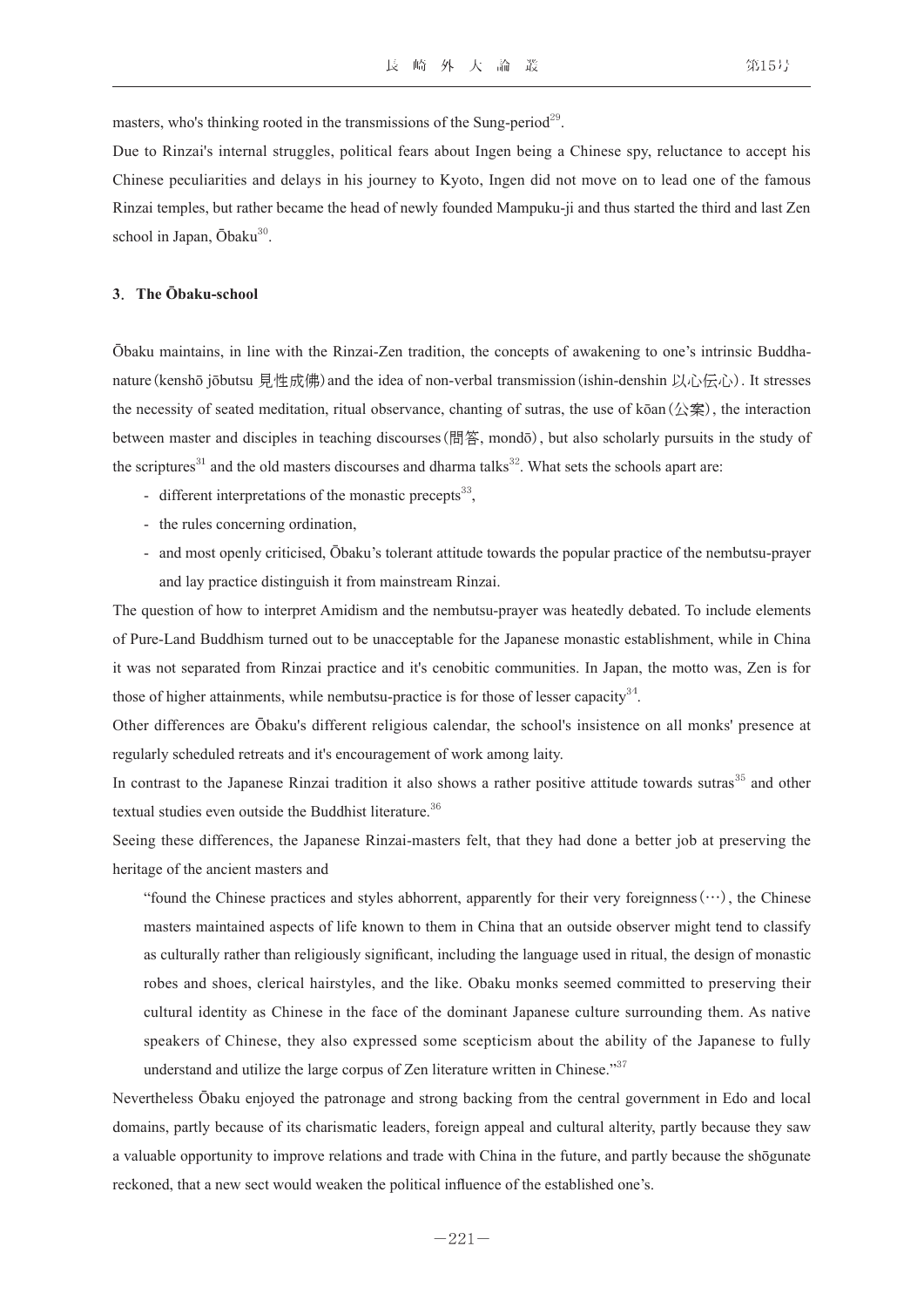#### **4**.**Shōjin ryōri**

In the 8 Buddhist precepts(八戒), binding for all Buddhists regardless of their school, "causing harm and taking life" and "eating at the wrong time"(after noon)are not permitted. In the stricter rule-set for clergy, it says that food should be silently consumed in one place, and only one container, usually the begging bowl, should be used. Alms were not to be refused, which meant meat-consumption was permitted if the animal was not specially killed to feed the begging monk $38$ .

Begging for food was not only a method to interact with the laity and to give the food-donor a chance to improve his karma, but also helped to teach the monks humility and detachment. Fasting was seen as an important ritual and special fasting days were observed, based on the lunar calendar and in accordance with certain ceremonies. The "middle path" of holding the middle between extreme asceticism and indulgence applied also to food regulations and led to the belief, that food-preparation should avoid extreme tastes and smells<sup>39</sup>.

Food occupies an important place in Buddhist thinking, and carefully written rules about eating are essential for the mental discipline of monastic life. Naturally, with the spread of Buddhism through Asia, local food production and different dietary customs affected the eating habits of the monks and nuns, who no longer led peripatetic lives.

The Japanese traditional diet before the arrival of Buddhism consisted mostly of millet and unpolished rice, fruit, vegetables and fish, occasionally fowl, venison or game. But meat was rarely consumed, not only because of it's scarcity but also because Shintōism attaches many taboos to blood, killing and other defilement. After Buddhism's introduction at monasteries a predominantly vegetarian fare was served, called Shōjin ryōri.

At the same time Chinese eating habits influenced the court-cuisine and lavish feasts were not uncommon in aristocratic circles, although oil and fat were mostly avoided.<sup>40</sup>

With the rise of the warriors and their favourable opinion of Zen Buddhism's frugality, luxury was avoided and in place of extravagant banquets, demonstrative restraint was shown.

In order to maintain a healthy nutritional balance, the temple cooks had to come up with new techniques of cooking, processing and preserving vegetarian ingredients. Their expertise in Shōjin ryōri reached the laity and thus also enriched secular food culture.

In the Zen monasteries eating Shōjin ryōri had developed into an elaborate form of meditation: the ingredients, the cooking process, distribution and reception of the food, the utensils, the movements, sitting order and the sutras and blessings ( $\bar{\text{or}}$ yōki 応量器)<sup>41</sup> before and after the meals, all followed strict rules.

The Ōbaku school had regulated life at their temples according to the Ōbaku shingi.<sup>42</sup> Monks had to rise early, perform morning service before dawn and meditate. Breakfast was served at sunrise("when the cook can see his hand"), then meditation until noon, followed by lunch. After that, labour until late afternoon, and assembly for evening service. If there were leftovers from breakfast and lunch, a light meal called vakuseki(薬石)<sup>43</sup> could be served without much decorum, this was followed by meditation and teaching-discourses until bedtime at 9.00 pm. The silent meals in the Shōjin ryōri tradition consisted of rice-gruel and vegetables and were taken communally, but as it was customary in Ming China, a small group of usually 4 monks shared one table and one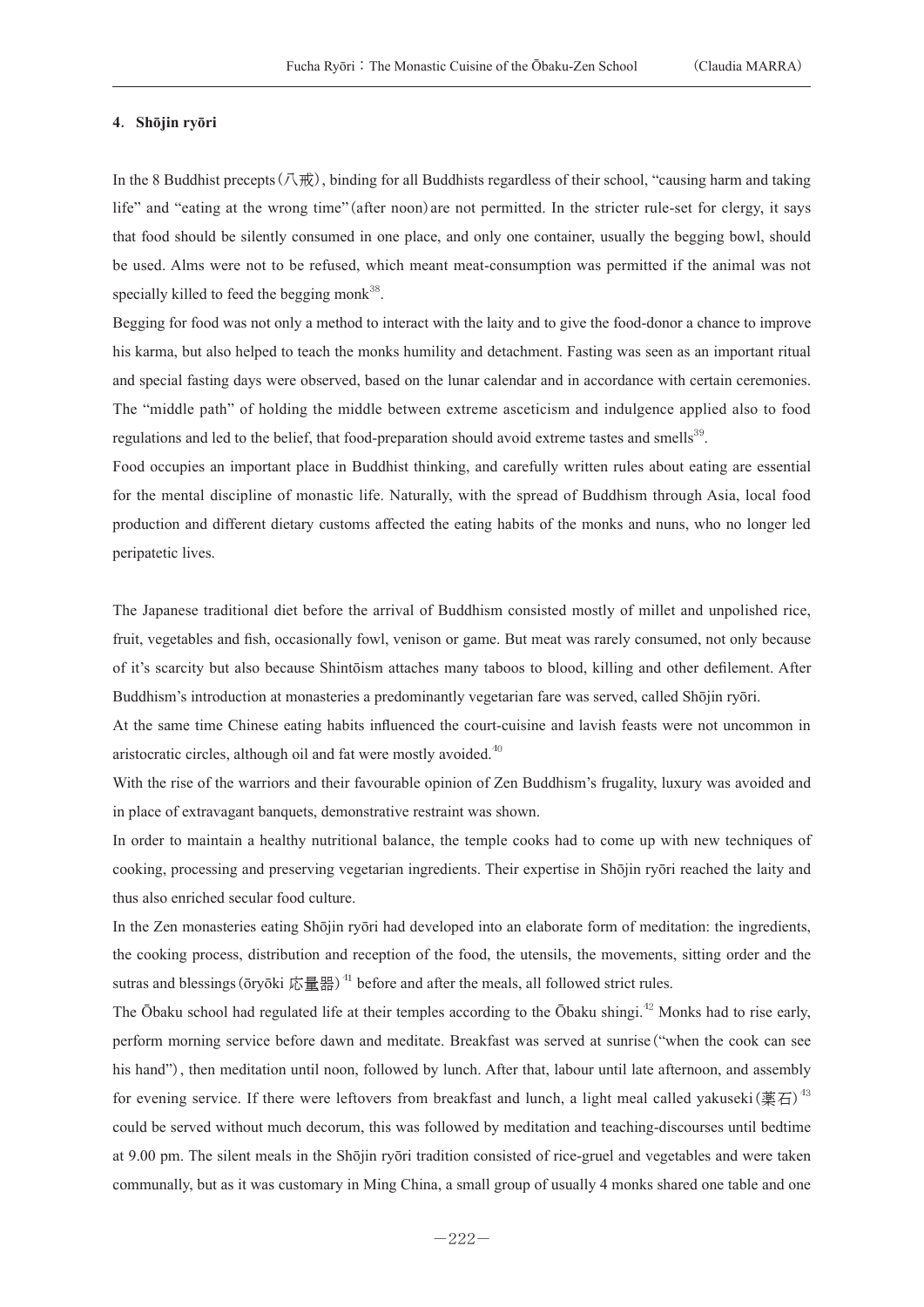serving pot. Since Ingen wanted to strengthen the ties of the monastic community, monks living in sub temples were often called to gather for meals with the whole assembly  $44$ . This austere routine was somewhat relaxed for monastic celebrations, for high holidays and for visitors. Since temples relied on the support of the surrounding communities, it was specially important to treat visitors with respect and consideration, even for unheralded arrivals, at least tea and sweets had to be offered. For invitations a different style of food was prepared, Fucha ryōri.<sup>45</sup> Ignoring it's exceptional character, it was this cuisine, which attracted the attention of Japanese monks and was harshly criticised as an obvious sign for the schools breach of monastic precepts. Rinzai monk Kyōrei complained in a letter from 1654/55:

"Meals are three times a day. Early in the morning and at noon time there is rice gruel as usual. Again in the late afternoon there is rice gruel, and then in the evening there are tea and cakes. This is the daily routine. Between times, there are tea and cakes at odd hours. Some days they may even eat six times! The monks have fat bellies. This is very different from Japan."<sup>46</sup>

If Fucha cuisine aroused such strong criticism, why did the Chinese masters insist on it? Why was it served at special occasions and often to outsider-guests, who immediately were confronted with its foreignness? To answer this, let's have a look at the distinctive features of Fucha ryōri.

#### **5**.**Fucha ryōri**

Fucha ryōri is sometimes defined as "Shippoku ryōri without the use of animal products."<sup>47</sup> Shippoku is a gourmet tradition from Nagasaki, mixing Chinese, Dutch, Portuguese, Spanish and Japanese elements. Due to the unique position of the open harbour city Nagasaki, interest in foreign foods and availability of exotic ingredients had left its mark on the eclectic local cuisine.

After the expulsion of the Spanish and Portuguese, specially the influence of Chinese cooking increased. The city's prosperity, brought about not only by the annual Dutch ship and about 10 yearly Red Seal Ships, but also by an even greater number of private Chinese traders<sup>48</sup>, had led to a growing Chinese settlement. Naturally, business partners from both sides liked to treat their guests to "international" Shippoku-food in order to show respect to the other's culture and to create an amiable atmosphere.

Eating together using tables and big dishes for everyone to share, is common for Shippoku ryōri<sup>49</sup>. The purpose of this dining-style, is it to create a relaxed atmosphere of omoyai (由起会 sharing your food in good company). But for people elsewhere in Japan, the concept seemed rather exotic and often clashed with their sense of etiquette.

The Japanese kept serving food in individually arranged portions on single tablets until the late Edo period<sup>50</sup>. Also round tables did not go well with the hierarchic kamiza-shimoza (上座 /下座)<sup>51</sup> seating order, which matched the strict class differences of Edo-period's feudal society and allowed to distinguish social ranks even during meals.

Since the prescription of Christianity Buddhism played an important role in the religious life of Nagasaki's citizens, the secular Shippoku ryōri and the religious Fucha ryōri were closely related. By simply changing the ingredients of some dishes, Shippoku ryōri could be turned into "a vegetarian Buddhist repast" fit for funerals,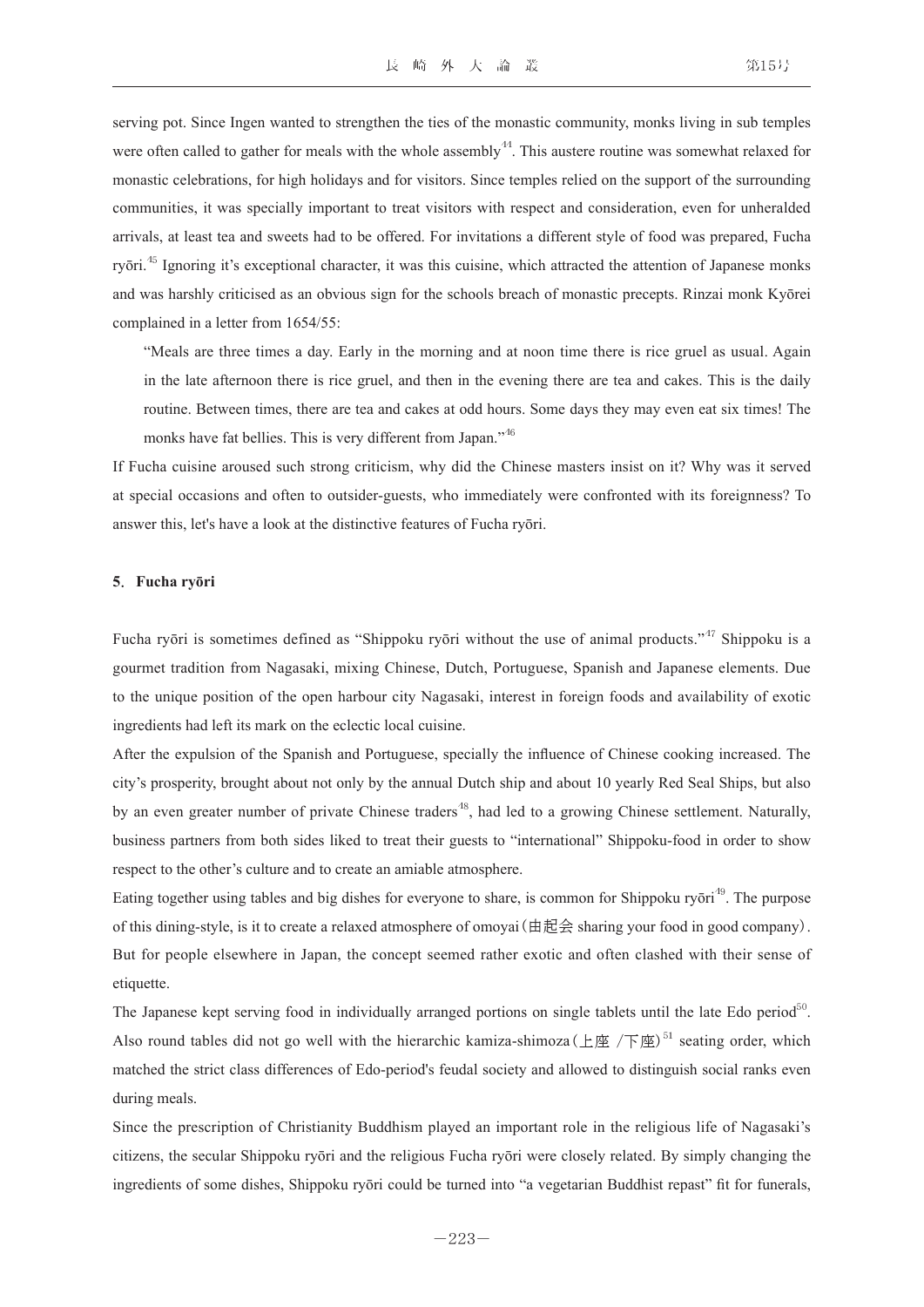death-anniversaries and other home-held religious occasions.<sup>52</sup>

During religious temple festivals, like Chinese New Year, Buddha's birthday or Obon, usually food offerings were made and later distributed among parishioners. Since Nagasaki's Ōbaku temples on occasion had quite an impressive number of visitors<sup>53</sup>, it is easy to understand, how Nagasaki's citizens were exposed to and eventually won over to this new culinary experience, foreign to other parts of Japan. In 1772 the "普茶料理抄 Fucha ryōrisho"<sup>54</sup>, the first book exclusively on Fucha cooking, was published in Japan by food critic Ichiroemon Nishimura. It contains detailed descriptions of table arrangements and dishes, which indicate, how unfamiliar the cuisine's peculiarities looked to the rest of Japan.

Having its starting point in Nagasaki, Fucha ryōri was deeply influenced by the lifestyles and dietary customs of the Chinese traders, who liked sumptuous meals, with lots of pork, steamed dumplings and deep fried dishes. In China, oil for frying and flour for noodles and doughs was often produced in temples<sup>55</sup>, since their income partly depended on the profits from mills and oil presses. Payment for pressing and milling services was often made in produce, so temples would use them in their kitchens. Due to this heritage Fucha ryōri is known for its rather generous use of oil, as well as its different wheat-based dumplings and cakes. As an important shipment-place for imported sugar<sup>56</sup>, Nagasaki's local cooking also shows a strong preference for sweet dishes with European or Chinese roots.

Another important aspect of Fucha cooking is its proximity to tea culture. In Japan (powdered) green tea since its introduction in the 8<sup>th</sup> century had not been a daily commodity but rather a rare and expensive treat for the elite. Its consumption required a highly ceremonial form of preparation and presentation and had become a pastime for nobility and samurai.

The founder of the Ōbaku-school, Ingen introduced leaf tea (煎茶 sencha) and its preparation method<sup>57</sup> as it was customary in his native Fujian province.

The Chinese prepared tea by brewing the tea leaves in a small pot, and then refilling the cups with several infusions in order to enjoy the gradually different taste, colour and aroma. The tea was often accompanied by a light meal of yum cha(飲茶)or dim sum(點心), fried or steamed delicacies, casually shared among all diners at the same table, again, quite in line with the preparation methods used for Fucha cooking. For short informal gatherings, but also to commemorate certain holidays, sweet pastries, similar to moon cakes or manju were served with the tea.

Fucha, in line with the general rules for Shōjin ryōri and the rules laid down in the oldest transmitted Zen code in Japan, the Zen-en shingi<sup>58</sup>, avoids the use of meat and fish, favours seasonal produce and uses gentle preparation methods in order to preserve the ingredients' specific taste and flavour. Fucha, also requires the food to include the 6 tastes, sweet, bitter, sour, salty, spicy and mild and the 3 qualities lights and flexible, clean and neat and conscientious and thorough.<sup>59</sup>

Since the Chinese Zen tradition showed strong syncretistic tendencies, Taoism and Confucianism also strongly influenced its food philosophy.

Taoism recommends general restraint in the intake of grains and recommends the consumption of food, rich in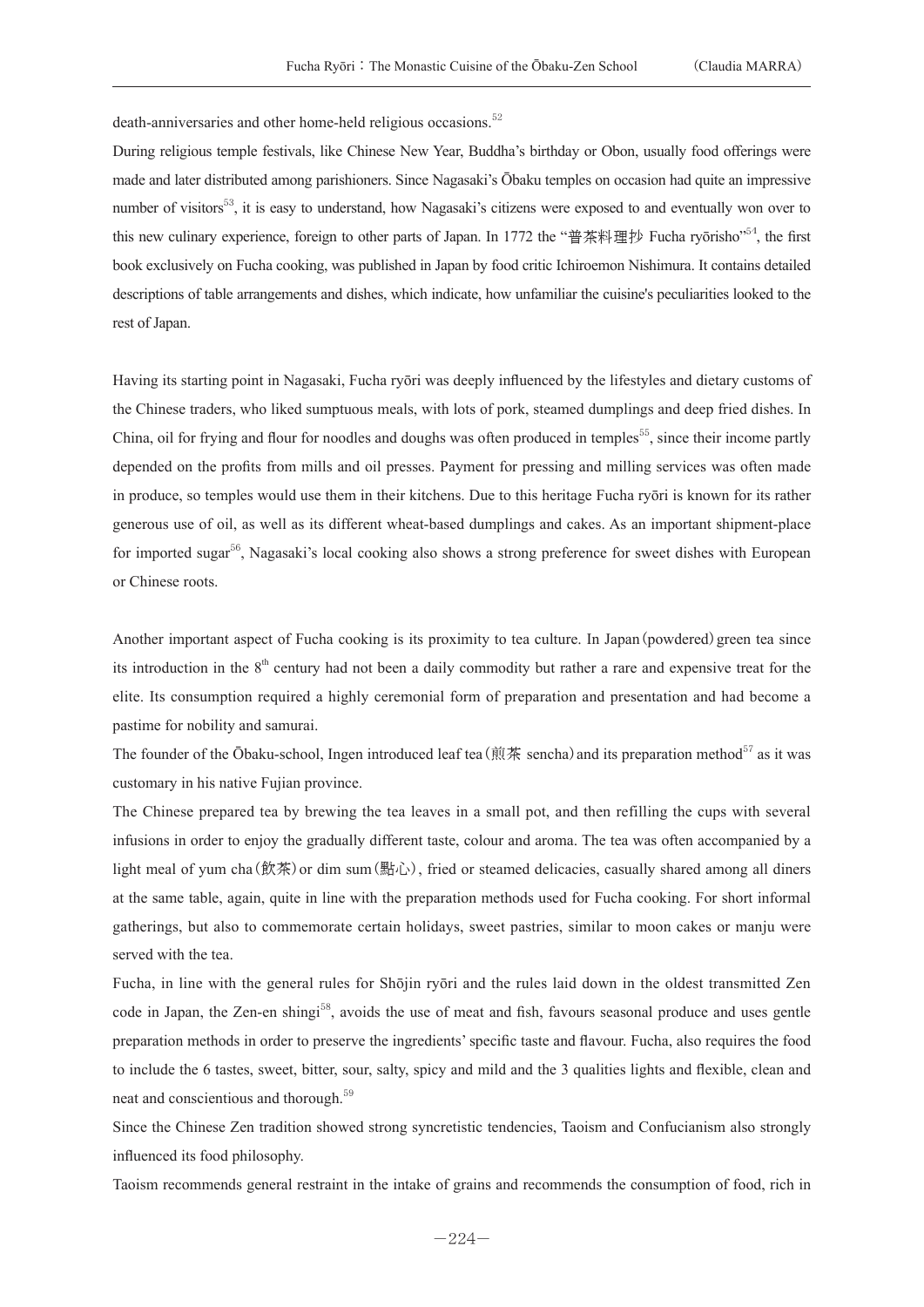cosmic energy(氣), like stir fried or steamed vegetables or dried or baked fruits.<sup>60</sup>

Confucian thinking brought about ideas concerning the principle of yin and yang(陰陽) and their expression in the five elements (五行 : wood, fire, earth, metal and water). The elements are respectively connected to certain seasons, directions, colours and other important characteristics of the phenomenal world. Their corresponding five colours are:

- green, the symbol for wood;
- red, the symbol for fire;
- yellow or gold, the symbol for earth, also put in the centre,
- white or silver, the symbol for metal; and
- black, the symbol for water, sometimes also associated with blue.<sup>61</sup>

Accordingly, the 5 colours appear in the choice of fucha's basic ingredients: kelp(昆布)= black; Japanese Spikenard or Udo(ウド)= white; carrots(人参)= red; fried tofu(油揚げ) and bamboo shots(竹の子)= yellow and Chinese leaf vegetables like chingensai $(\pm \sqrt{y}) \times \frac{1}{\sqrt{x}}$  = green.

For special holidays, namely those in honour of Ōbaku's founder Ingen, a display of foods in the elementary colours, called shankon( $\pm \pi$ )<sup>62</sup> is displayed at the altar before preparation. Four bites of each dish with these ingredients are then arranged one the plates and shared by the diners.<sup>63</sup> Shankon in honour of Ingen, usually expresses the colour yellow through a display of his favourite fried food(揚げ物) and of bamboo shots, which he introduced to Japan among other foods<sup>64</sup> The others, black, white, red and green are usually represented by seasonally changing vegetables, fruits or other foods.

Since the transmission of the esoteric schools in Japan, colours were also used to represent the emanations of the Buddha in different temporal realms, the 5 Great Buddha's of Wisdom<sup>65</sup> In Japanese Buddhism

- white came to be interpreted as the colour of Dainichi Nyōrai(大日如来),
- red is connected to Amida Nyōrai(阿弥陀如来),
- yellow corresponds to Hōshō Nyōrai(宝生如来),
- black/blue is associated with Ashuku Nyōrai (阿閦如来) and
- green is the colour of Fukūjōju Nyōrai(不空成就如来).

Combined, these are said to represent the colours of the historical Buddha's(釋迦)aura, when he attained enlightenment. Associations with important virtues like compassion, discipline, purity, wisdom or abandonment of attachments were also frequently made.

Because Buddha's teachings since the earliest times of its transmission have been regarded as cure to the woes of mankind, associations with healing and medicine became quite common. Fucha also takes up this tradition. One of Ingen's close acquaintances and sponsors of Mampukuji<sup>66</sup> was Ryōō Dōkaku (了翁道覚, \*1630 - †1707)  $67$ . He was the founder of a Chinese medical academy Kintai-en(錦袋円) and influential advocate of Chinese medicine and food therapy(Yakuzen, 薬膳)in Japan, these two men most likely influenced each other in their thinking about health and nutrition.

Another indicator for the relation between Yakuzen and Fucha cuisine are it's roots in Canton, where traditionally the medicinal effects of food were specially taken into consideration. Many of Nagasaki's expatriates hailed from this area, consequently their ideas about healthy food, influenced Fucha ryōri and also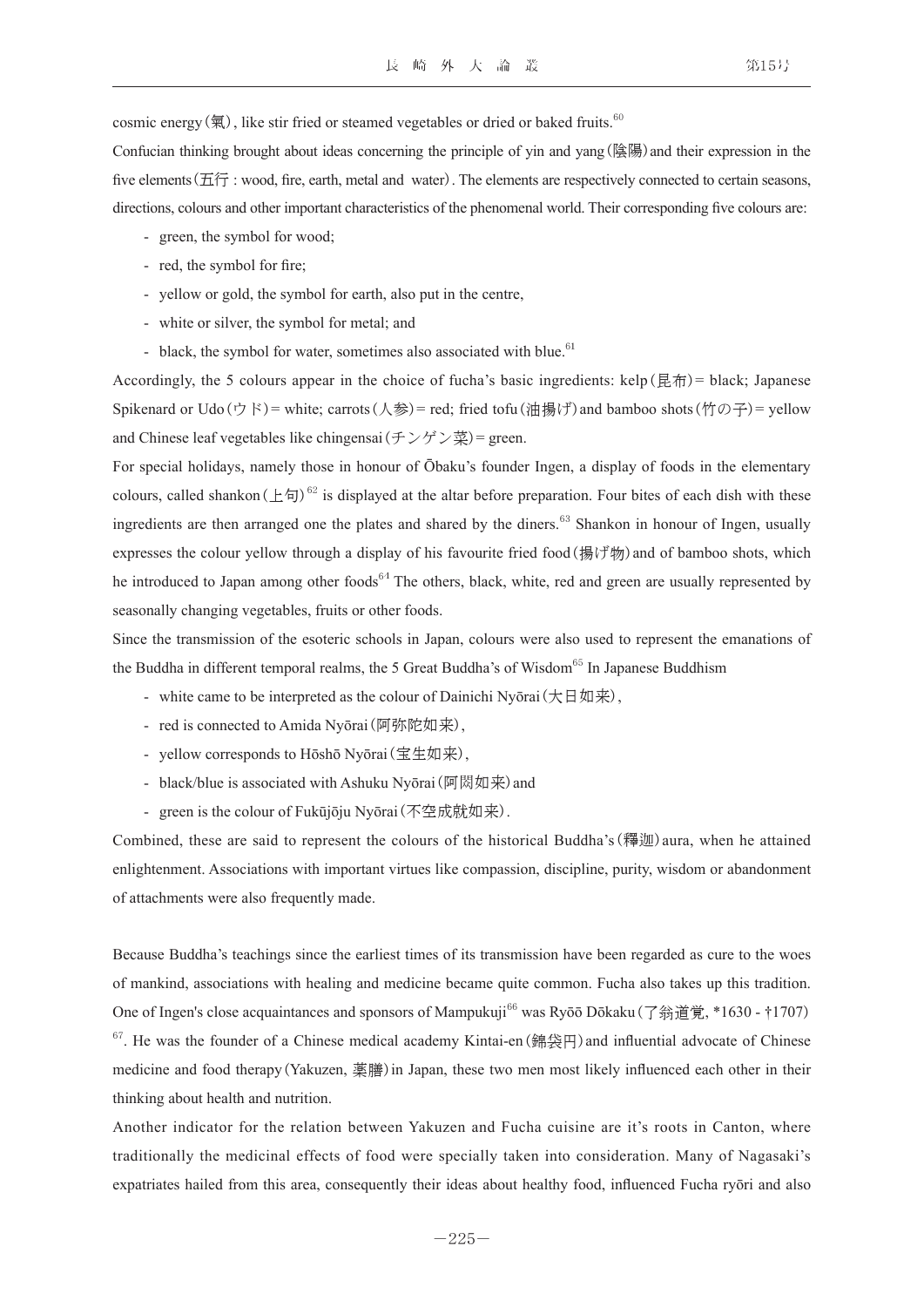it's secular cousin Shippoku ryōri<sup>68</sup>. The ingredients frequently listed in Fucha recipes are all considered to be beneficial for good health<sup>69</sup>, the order of the meal, the preparation methods and serving temperatures also follow Yakuzen principles.

Therapeutic aspects<sup>70</sup> might also explain, how initial reservations against "smelly" foods like garlic and onions were (at least partly) overcome and how some Shippoku and Fucha recipes came to employ them in low quantities.

A typical Fucha menu comes with two types of soup and seasonally different small and main dishes, starting with tea. The food is served one after another, arranged on big plates or bowls for everyone on one table to share. Individual portions are eaten from small plates.

The basic courses are:

- 1. Shunkan(笋羹), a choice of seasonally flavoured fish paste(kamaboko 蒲鉾)and tofu-snacks
- 2. Yuji (油鰦), deep fried vegetables
- 3. Mafu(麻腐), a sesame tofu dish
- 4. Unpen(雲片), boiled vegetables in lightly sweetened sauce
- 5. Ronpan  $(\hat{\sigma}, \hat{\mathbb{F}})$ , sour marinated or pickled vegetables
- 6. Kenchan(巻繊), deep fried filled tofu-skin-rolls
- 7. Shintsai(浸菜), boiled vegetables with sesame-topping
- 8. Hantsu(飯子), rice with tea and pickles
- - 9. Sume(寿免), a soup with vegetables and fried tofu. Fermented soybean-paste, miso, is uncommon in China, but since Ingen approved of it, miso-soup may be served.
- 10. Suigo(水果), a dessert of fruits and fruit jelly

Combinations may vary according to availability and occasion $<sup>71</sup>$ .</sup>

Before the meal, awareness about the food to be consumed and thanks are expressed in the "prayer of the five observations" (gokan no ge, 五観の偈)<sup>72</sup>, a short blessing, which reminds everyone of the preciousness of the food and an expression of gratitude to those, who were involved in its production.

### **Conclusion**

In spite of the criticism, which Fucha rōyri<sup>73</sup> aroused, Ingen and this successors insisted on serving this cuisine to temple-visitors and at special occasions.

I believe, the reasons for this are:

 a. "The ability to make food signify something invisible was one of the primary goals of pre-modern cuisine"<sup>74</sup> If this is indeed the case, then for the trained monks the special dishes in their meaningful presentation and thoughtful colouring must have served as a symbolic reminder of the schools teachings. Awareness and a mind-set akin to meditation were prerequisites to understand the deeper meaning of the dogma, while at the same time a sense of reassurance through sharing with the community was created.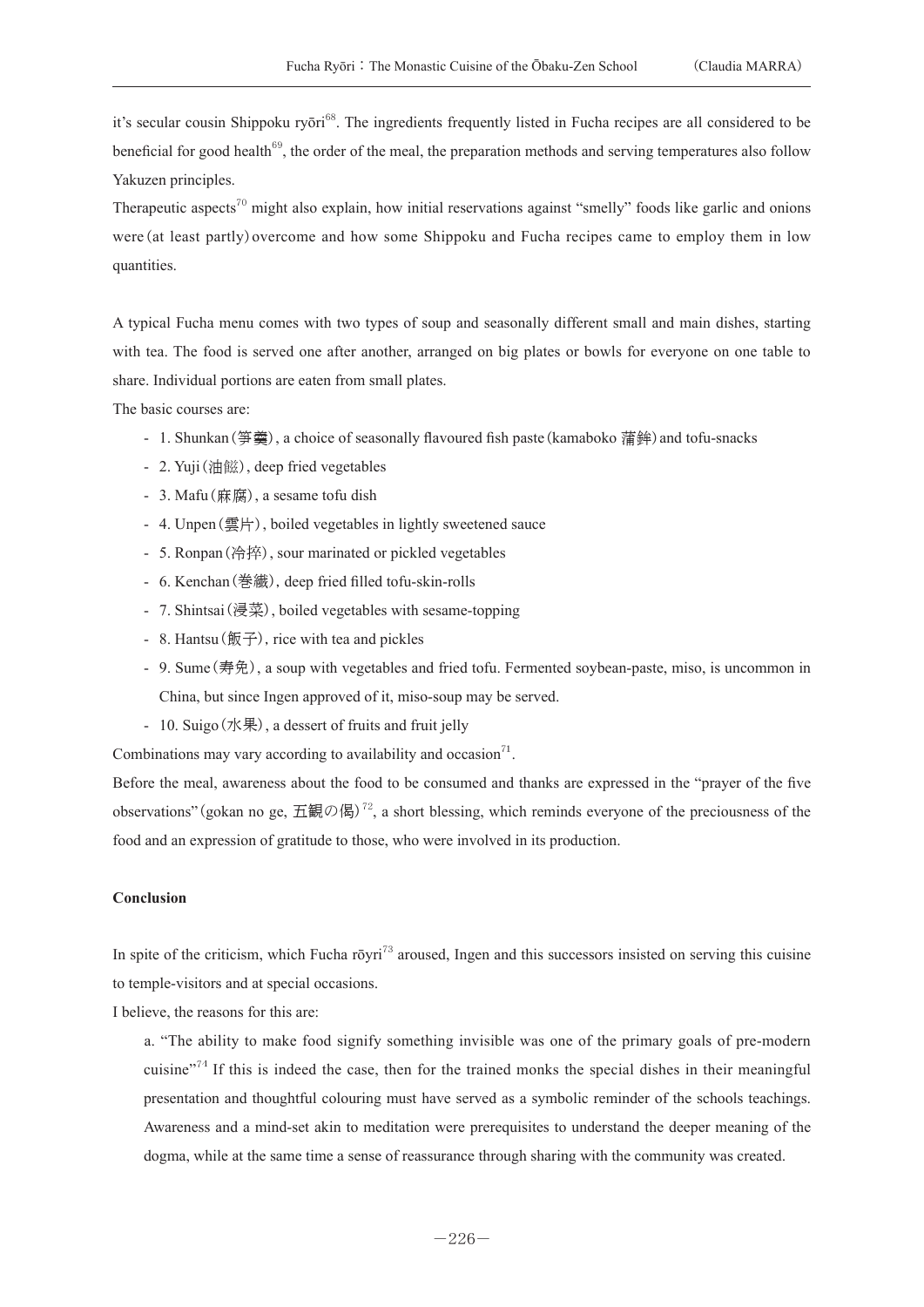b. Monks, who had to prepare the food for the community, were often kept from meditation and other religious exercises. Having them think about and prepare symbolically enhanced meals gave them the opportunity to experience some aspects of their dogma during kitchen services.

 c. "The preservation of cultural differences did take on a religious quality for the Chinese Ōbaku masters"<sup>75</sup>, showing their Chinese heritage through Fucha-cuisine was not only a sign of courtesy to the Chinese community, that had supported and funded them from the beginning, it also reflected the master's belief in it's intrinsic value and it's superior healing capacities.

 d. Fucha-cooking is an indicator of Ōbaku's openness to laity. Eating similar things as the initially Chinese community created a strong bond between the temples and their supporters. Unlike the aristocratic Rinzai, Ōbaku tries to create the impression of a gentler hierarchic structure, which is reflected in the food style, the seating order and the shared dishes. The close relationship between Fucha and Shippoku ryōri bear witness to the strong bond between temples and Nagasaki's community.

 e. The quasi-medicinal character of the meal and it's appeal to maintain good health and longevity signalizes Fucha rōyri's attempt to reconnect it with the old healing-tradition of Buddhism. Food is not only necessary to sustain life, if its connected with the deeper wisdom of Buddha's teaching, it can serve quasi like a medicine.

In Japanese religious traditions, food has been an indispensable element since earliest times: Before the introduction of writing, Shintō shrines not only helped to preserve important technology<sup>76</sup>, the herein stockpiled offerings to the deities in form of rice, salt and sake, also doubled as emergency rations in times of disaster. Expressing reverence and gratitude to the gods, considering nature and the seasons and treating food with respect were obvious results of frequent experience of food deficiency. Even before the arrival of Buddhism, the ritualistic partaking of "sacred" food or "dining with the deities"(神饌 , shinsen)was seen as a healing process for body and mind<sup>77</sup>. The Buddhist food theory introduced new levels of elaboration and refinement. Specially Zen Buddhism's aspiration towards a spiritual overcoming of duality added a new religious component to the processes and actions around the appreciation of food and its consumption. Also, the eventually banned Christianity centres around the Communion as a ritual meal of devotees. Since some Christians had to disguise themselves as Buddhist in order to avoid persecution, they might have found some consolation in temple meals. In formal ritual meals like in Shōjin ryōri, "the rules are complex, demand great elaboration and high allocation of precious resources – time and materialle [sic!]– all of which are evident to those who know the rules and background."<sup>78</sup> While Shōjin ryōri also shows a strong affinity to the aristocratic Kaiseki ryōri<sup>79</sup>, Ōbaku's Fucha ryōri and it's secular cousin Shippoku ryōri incorporate not only elements of the connoisseurship found among the clergy and the educated elite, but also took into consideration the social relations with the laity: Daily temple and city-life in Nagasaki may have been characterized by frugality, but special occasions were celebrated with either Fucha ryōri or Shippoku ryōri. After all: "People are eating because they are hungry, but they are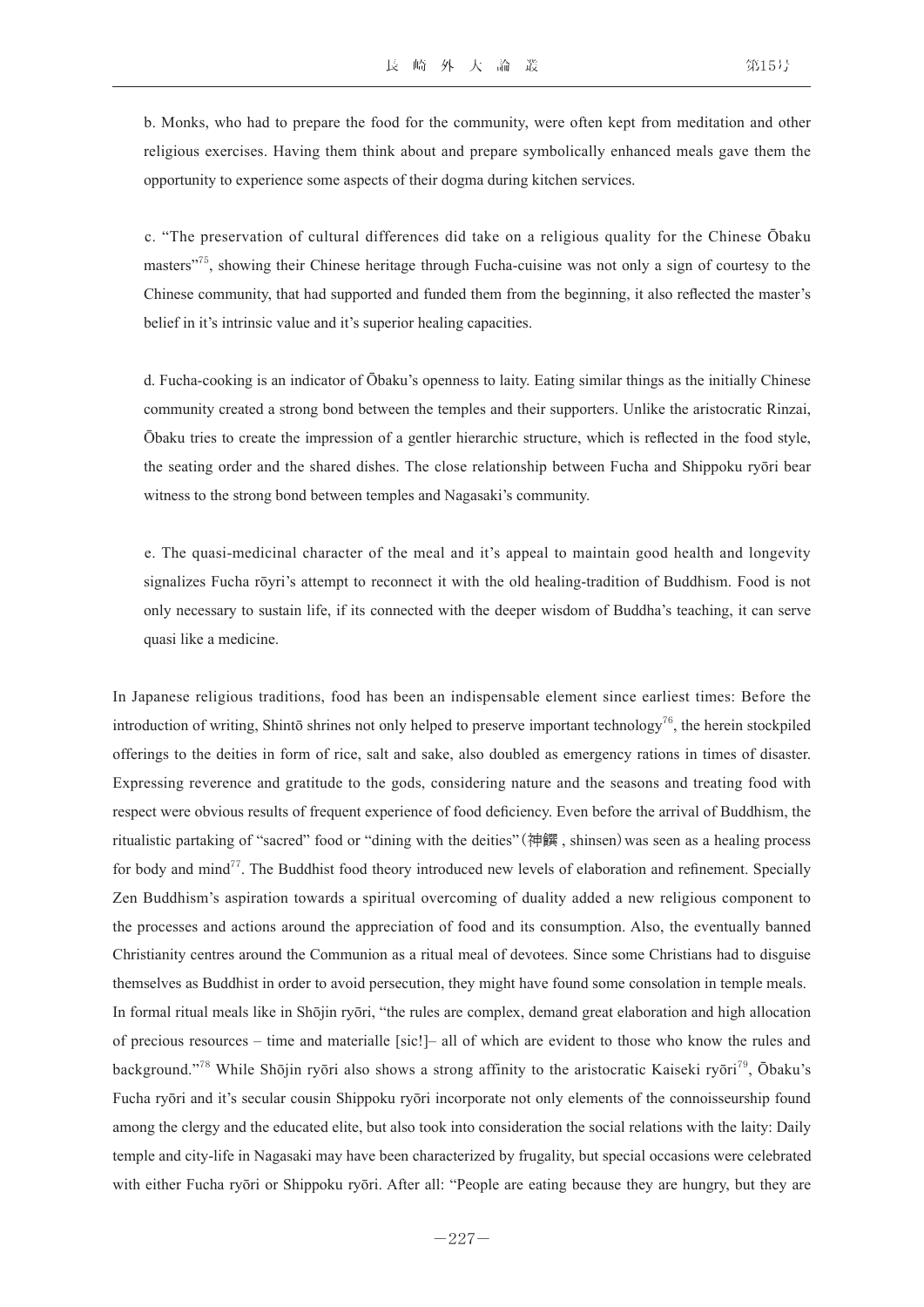dining because they are establishing or maintaining social relations"<sup>80</sup>, - even if this means being criticized by outsiders.

#### **References:**

- Anonymous: Color Symbolism In Buddhist Art, http://www.exoticindiaart.com/article/colors/(25.9.2011)
- Anonymous: http://www.angelfire.com/indie/cameroonsudialmac/ObakuZen.html(28.10.2011)
- 朝倉一義 : ココロとカラダに効くお寺 . Tokyo 2010
- Ashkenazi, M., Jacob, J.: The Essence of Japanese Cuisine. Philadelphia 2000
- Baroni, H.: Iron Eyes. The Life and Teachings of Obaku Zen Master Tetsugen Doko. New York 2006
- Baroni, H: The Illustrated Encyclopedia of Zen Buddhism. Honolulu 2006
- Baroni, H.: Obaku. Honululu 2000
- Bechert, H., Gombrich, R.: Der Buddhismus: Geschichte und Gegenwart. München 2002
- Bodart-Bailey, B. M.(Ed./transl.), Kaempfer, E.: Kaempfer's Japan. Honululu 1999
- 陳東達 , 陳栄千代 : 成人病を防ぐ料理 -中国の精進料理 . Tokyo 1992
- Cleary, T.(Transl.). Shobogenzo. Honolulu 1986
- Collcutt, M: Five Mountains, the Rinzai Zen Monastic Institution in Medieval Japan. Cambridge 1981
- Conze, E.: Der Buddhismus. Stuttgart 1995
- Cullen, L. M.: A History of Japan, 1582-1941. Cambridge 2003
- Dumoulin, H.: Zen Buddhism. A History. Vol.1, India and China. Bloomington 2005
- Dumoulin, H.: Zen Buddhism. A History. Vol.2, Japan. New York 1990
- 藤井宗哲 : 禅寺の精進料理十二ヶ月. Tokyo 2004
- Griffith Foulk, T.: Eihei Rules of Purity (Eihei shingi), Instructions for the Cook, (Tenzo kyōkun) http://hcbss. stanford.edu/research/projects/sztp/translations/eihei\_shingi/translations/tenzo\_kyokun/translation.html, (23.9.2011)
- Greve, G.: Washoku Japanese Food Culture and Cuisine: http://washokufood.blogspot.com/2008/04/shojinryori.html,(24.9.2011)
- Hakeda, Y. S.: Kukai. New York 1972
- Hammitzsch, H.(Ed.): Japanhandbuch. Wiesbaden 1990
- Heine, S., Wright, D. S.: Zen Classics: Formative Texts in the History of Zen Buddhism. Oxford 2005
- Kameno, T.: 五観の偈. http://teishoin.net/gokan.html,(24.9.2011)
- Keown, D: Oxford Dictionary of Buddhism. Oxford 2003
- Kidder, J. E.: Buddhist Schools/Tradition Japan. In W.M. Johnston(Ed.): Encyclopedia of Monasticism. Chicago 2000
- Kidder, J. E.: Buddhist Fasting. In W.M. Johnston(Ed.): Encyclopedia of Monasticism. Chicago 2000
- 木村得玄 : 初期黄檗派の僧たち . Tokyo 2007
- 古場久代 and Burke-Gaffney, B.: 卓袱料理のすすめ , An Invitation to Shippoku Cuisine. Nagasaki 2007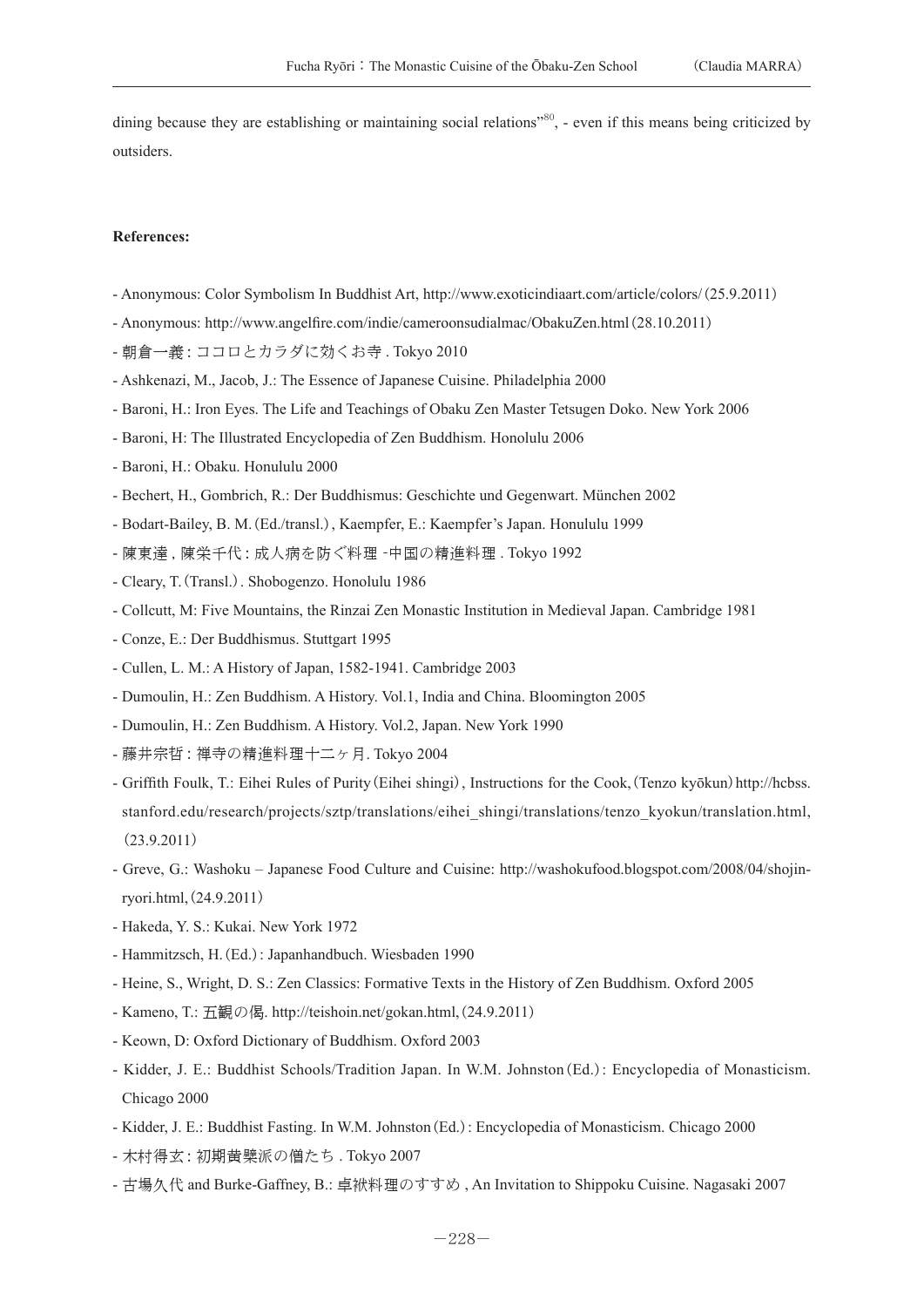- Kōshō Uchiyama Rōshi: How to cook your life. Boston 2005
- 九州国立博物館: Obaku. Masterpieces from Mampuku-ji and the New Wave of Zen Buddhism. Catalogue to the Special Exhibition Fukuoka 2011
- Laver, M. S.: The Sakoku Edicts. New York 2011
- Lloyd, A.: Shinran and his work. Tokyo 1910, http://www.archive.org/stream/shinranandhiswor00lloyuoft#pa ge/51/mode/1up(21.9.2011)
- Lu, H.C.: Chinese Herbs with Common Foods. Tokyo 1997
- Marra, C.: Japan:History of monasticism. In W.M. Johnston(Ed.): Encyclopedia of Monasticism. Chicago 2000
- 長崎県広報課:長崎におけるキリスト教の歴史: http://www.pref.nagasaki.jp/s\_isan/english/history.html, (22.9.2011)
- 日 本二 十六聖人記念館長崎 : http://www.26martyrs.com/,(22.9.2011)
- 黄檗山万福寺/監修 : 万福寺の普茶料理 . Tokyo 2004
- Ōka, R.: Kurze Geschichte des Nembutsu-Gedankens in China und Japan. http://www.eko-haus.de/net\_texte/ aufsaetze/d\_oka1.htm,(21.9.2011)
- PureInsight.org: Colors in Traditional Chinese Culture: http://www.pureinsight.org/node/4096(25.9.2011)
- Rath, E. C.: Food and Fantasy in Early Modern Japan. Berkeley 2010
- ReligionFacts: The Five Dhyani Buddhas(Great Buddhas of Wisdom): http://www.religionfacts.com/ buddhism/deities/five\_dhyani\_buddhas.htm,(25.9.2011)
- Saso, M. R.: A Taoist Cookbook with Meditations Taken from the Laozi Daode Jing. Boston 1994
- Saunders, E. D.: Buddhism in Japan. Tokyo 1964
- 住谷瓜頂 : 黄檗事典 : http://www.biwa.ne.jp/~m-sumita/jiten-sa.html#%E3%81%97,(25.9.2011)
- Takemura, M, Tamura, Y: Amida-, Zen- und Nichiren-Sekten. In: H. Hammitzsch(Ed.): Japanhandbuch. Wiesbaden 1990
- Takemura, M, Tamura, Y.: Die Tendai- und Shingon-Sekte. In: H. Hammitzsch(Ed.): Japanhandbuch. Wiesbaden 1990
- 田谷良忠 , 菅井栄祐 : 普茶料理 . Tokyo 1984
- Teiser, S. F.: The Ghost Festival in Medieval China. Princeton 1988
- 鳥居本幸代 : 精進料理と日本人 . Tokyo 2006
- Waseda University Library: 普茶料理抄 . 巻上 ,下 :
- http://www.wul.waseda.ac.jp/kotenseki/html/wo08/wo08\_01820/index.html,(22.9.2011)
- Wikipedia: Five Dhyani Buddhas: http://en.wikipedia.org/wiki/Five\_Dhyani\_Buddhas(25.9.2011)
- Wikipedia Japan, 了翁道覚 : http://ja.wikipedia.org/wiki/%E4%BA%86%E7%BF%81%E9%81%93%E8%A 6%9A (23.9.2011)
- Wikipedia, Japan: 上座 ., http://ja.wikipedia.org/wiki/%E4%B8%8A%E5%BA%A7,(22.9.2011)
- Williams, P.: Mahayana Buddhism, The Doctrinal Foundations. Routledge 1989
- Yokoi, Y.(transl.): Dōgen: Selected Writings. In Addiss, S.(Ed.): Zen Sourcebook. Camebridge 2008
- Zenriver, Uithuizen, NL: The Traditional Oryoki. http://www.zenriver.nl/Oryoki.htm,(24.9.2011)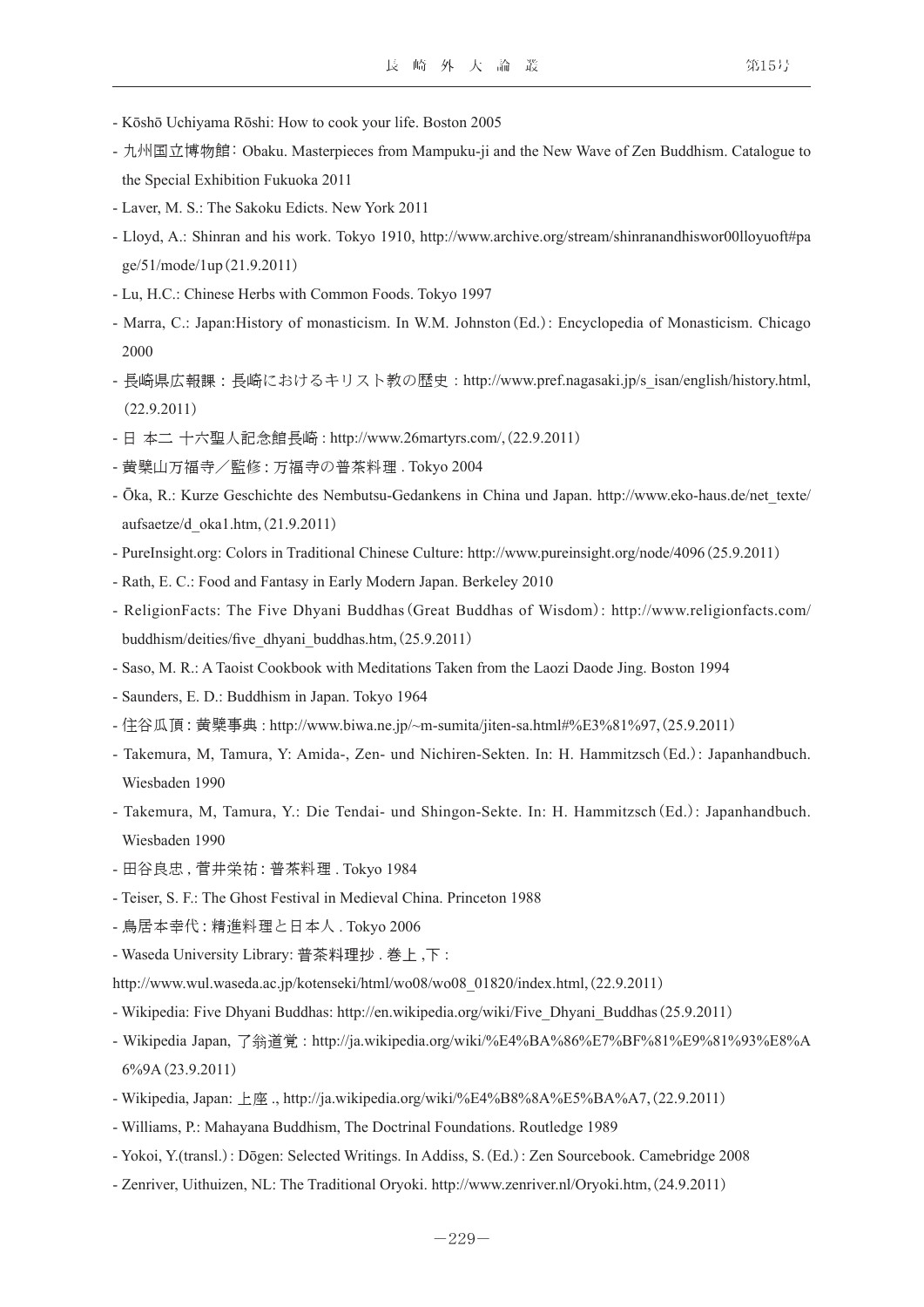# 注

- <sup>1</sup> This article is not only based on the quoted literature and websites, but also on two lectures by Mr. Taya Masahiro, former tenzō of the Mampuku-ji, now head monk at Shōfuku-ji in Nagasaki. The first one was held during a commemorative exhibition in honour of Ōbaku's 350<sup>th</sup> anniversary, on April 10<sup>th</sup> 2011 in the Kyushu National Museum in Dazaifu, Fukuoka. The other lecture/seminar 「中国 から本宗の開祖 隠元禅師が伝えた~精進料理に挑戦!~普茶料理の魅力」, was given on April 14th at 食文化スタジオ福岡. I'd like to thank Mr. Taya Masahiro and Mr. Matsuo Hōdō, head monk at Nagasaki's Kōfukuji, for their instructive lecture and patience in answering my questions.
- <sup>2</sup> At that time the Ōbaku school was listed as a sub-sect of the Rinzai school. Official recognition as an independent religious body was not granted until 1876. For a detailed description of the sects development see: H. Baroni: Obaku. Honululu 2000 and H. Baroni: Iron Eyes. The Life and Teachings of Obaku Zen Master Tetsugen Doko. New York 2006
- See: http://www.pref.nagasaki.jp/s\_isan/english/history.html,(22.9.2011)
- <sup>4</sup> A government edict from 1609 had also confined all Chinese landing in Kyushu to Nagasaki. See L.M.Cullen: A History of Japan, 1582-1941. Cambridge 2003, p.37 ff.
- <sup>5</sup> The number of Chinese reached its peak at the end of the  $17<sup>th</sup>$  century. The German physician Engelbert Kaempfer(1651-1716) noted in his 1727 printed "History of Japan": "In the last years alone, the Chinese arrived in both 1683 and 1684 in about two hundred junks, each carrying no fewer than fifty men(now only thirty), which brings the number of people who visited this city in one year to ten thousand." See Beatrice M. Bodart-Bailey(Ed./transl.), Engelbert Kaempfer: Kaempfer's Japan.Honululu 199, p.224f.
- <sup>6</sup> For security and political reasons though, the Chinese were not allowed a fixed residence in Japan, which forced them to leave Japan before winter (the 20<sup>th</sup> day of the 9<sup>th</sup> month) and return in the following season (before the 5<sup>th</sup> day of the 7<sup>th</sup> month). For details see Michael S. Laver: The Sakoku Edicts. New York 2011. p.15 ff. and L.M.Cullen: A History of Japan, 1582-1941. Cambridge 2003, p.18 ff.
- <sup>7</sup> The 26 martyrs were a group of randomly chosen Christians, who had refused publicly to abdicate, they were 6 European Franciscan missionaries, 3 Japanese Jesuits and 17 Japanese commoners, for further reading see: http://www.26martyrs.com(22.9.2011)
- <sup>8</sup> See B. M. Bodart-Bailey(Ed./transl.), Engelbert Kaempfer: Kaempfer's Japan. Honululu 1999, p.224f.
- <sup>9</sup> See B. M. Bodart-Bailey (Ed./transl.), Engelbert Kaempfer: Kaempfer's Japan. Honululu 1999, p.224f.
- <sup>10</sup> For details see Stephen F. Teiser: The Ghost Festival in Medieval China. Princeton 1988, p.31ff
- <sup>11</sup> See Helen. J. Baroni: Obaku Zen. Honolulu 2000, p. 32ff.
- <sup>12</sup> The religious beliefs during the Ming dynasty (1368-1644) were a mixture of folk religion, ancestor worship, Daoism, Confucianism and Buddhism, with Buddhism absorbing several elements from other religions.
- <sup>13</sup> The Chinese disciples, among them prominent members like Mu-an Hsing'tao (Mokuan 木庵性瑫, 1611–1684) and Chi-fei Ju-I (Sokuhi Nyoitsu 即非如一, 1616 - 1671), played an important role in keeping the Chinese character of the school alive. Most advanced to the position of abbots in Ōbaku temples. Their Japanese disciples only later moved up to more important positions within the sects hierarchy. See Helen. J. Baroni: Obaku Zen. Honolulu 2000, p. 73ff.
- <sup>14</sup> See J.E.Kidder: Buddhist Schools/Tradition Japan. In W.M. Johnston (Ed.): Encyclopedia of Monasticism. Chicago 2000, p.210ff.
- <sup>15</sup> (Shitennō 四天王 = Bishamonten of the North(毘沙門天, Vaishravana), Jikokuten of the East(持国天, Dhritarashtra), Zōjōten of the South (増長天, Virudhaka) and Kōmokuten of the West(広目天, Virupaksha), see http://de.wikipedia.org/wiki/Lokapala#Vaishravana
- <sup>16</sup> Hossō-shū 法相宗, Jōjitsu-shū 成実宗, Kegon-shū 華厳宗 or 花嚴宗, Kusha-shū 俱舎宗, Ritsu-shū or Risshū 律宗 and Sanronshū 三論宗. For details about the 6 Nara sects see C. Marra: Japan:History of monasticism. In W.M. Johnston(Ed.): Encyclopedia of Monasticism. Chicago 2000, p.684ff.
- <sup>17</sup> "Hinayana" or "Theravada" means "small vehicle" and refers to the earlier Buddhist schools in which the ultimate goal of a follower is to become an "arhat", someone, who as an individual attained enlightenment, peace and freedom from rebirth etc. These schools prevailed in South-East-Asia. The later Buddhist schools, called "Mahayana", "greater vehicle", replaced the Hinayana-line mostly in China, Korea and Japan. They teach, that the ultimate goal of each follower is to become a "boddhisattva", someone who uses the power he gained through enlightenment to help others. The development of different schools is based on different interpretations of the Buddhist scriptures. For a detailed history see: H. Bechert, R. Gombrich: Der Buddhismus: Geschichte und Gegenwart. München 2002. or E. Conze: Der Buddhismus. Stuttgart 1995
- <sup>18</sup> See C. Marra: Japan:History of monasticism. In W.M. Johnston (Ed.): Encyclopedia of Monasticism. Chicago 2000, p.684ff. and more detailed Y.S.Hakeda: Kukai. New York 1972, p. 61ff.
- <sup>19</sup> See M. Takemura, Y. Tamura: Die Tendai- und Shingon-Sekte. In: H. Hammitzsch(Ed.): Japanhandbuch. Wiesbaden 1990, p. 1360ff.
- <sup>20</sup> About the history of the nembutsu practice see Ryōji Ōka: Kurze Geschichte des Nembutsu-Gedankens in China und Japan. at: http:// www.eko-haus.de/net\_texte/aufsaetze/d\_oka1.htm(21.9.2011)
- <sup>21</sup> See A. Lloyd: Shinran and his work. Tokyo 1910, p. digitalized version at http://www.archive.org/stream/shinranandhiswor00lloyuoft# page/51/mode/1up
- <sup>22</sup> Chinese Zen developed primarily during the Tang dynasty and in spite of clearly different dogma-interpretations is divided historically into Five schools  $( \pm \hat{\mathbb{R}} )$ . They are the:

 Guiyang school(潙仰宗), the Linji school(臨濟宗), the Caodong school(曹洞宗), the Yunmen school(雲門宗)and the Fayan school (法眼宗). Between these schools a controversy about the nature of enlightenment arose in the early  $8<sup>th</sup>$  century. The so called "Northern school" advocated the position of "gradual enlightenment", while the "Southern school" maintains "sudden enlightenment".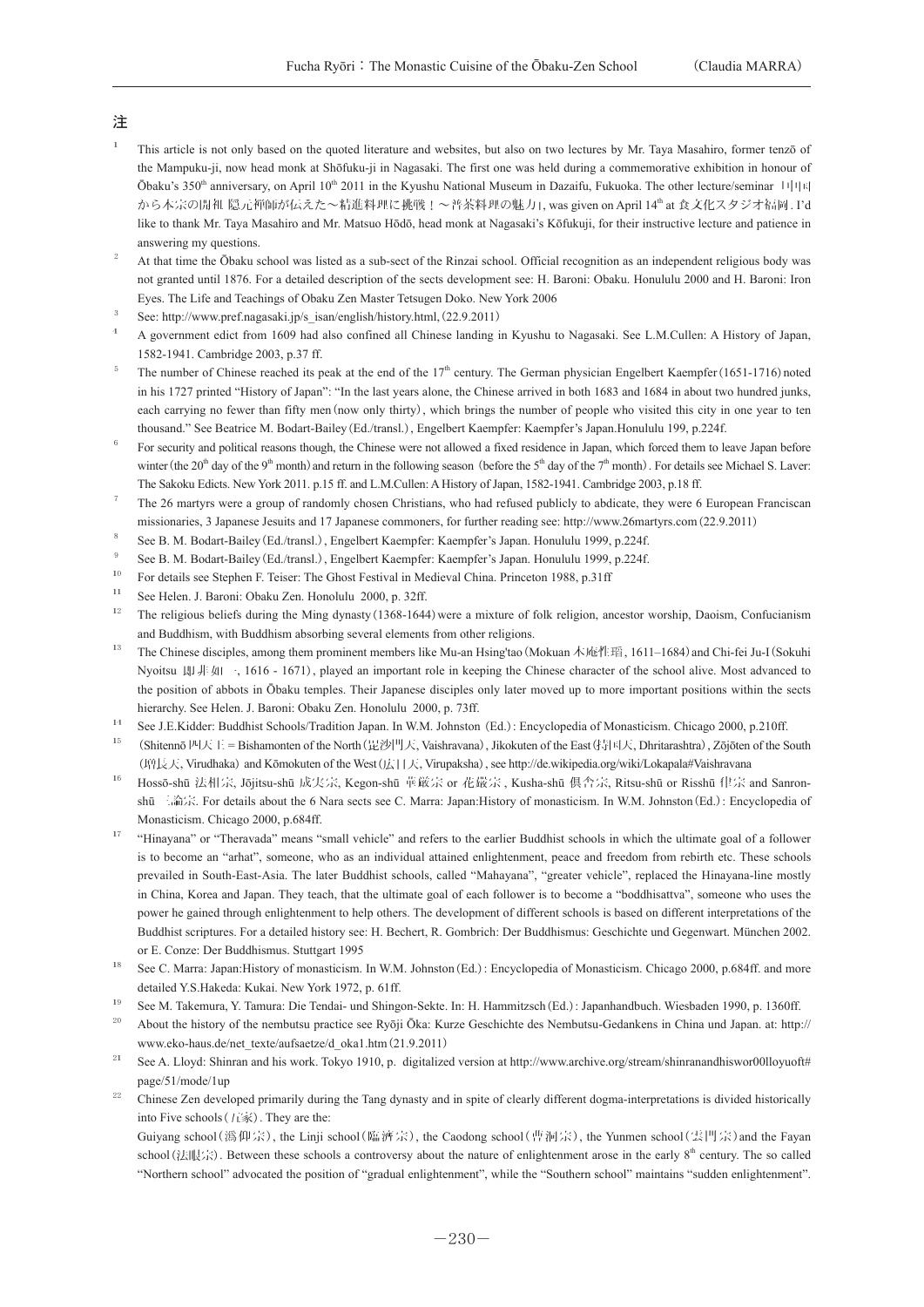See more at: D. Keown: Oxford Dictionary of Buddhism. Oxford 2003. p.200f., and P. Williams: Mahayana Buddhism, The Doctrinal Foundations. Routledge 1989, p.109ff. and H. Dumoulin: Zen Buddhism. A History. Vol.1, India and China. Bloomington 2005, p. 63ff

- <sup>23</sup> Zen traces its origins to the "Flower Sermon episode" (拈花微笑): Buddha one day silently held up a flower before his assembly, only one of his disciples, Mahākāśyapa smiled and Buddha declared him to be his worthy successor, since he had understood him. Thus Zen concentrates on direct experience rather than on rational creeds or revealed scriptures. For a detailed outline of Zen's development see: P. Williams: Mahayana Buddhism, The Doctrinal Foundations. Routledge 1989, p.109ff. and H. Dumoulin: Zen Buddhism. A History. Vol.1, India and China. Bloomington 2005, p. 63ff
- <sup>24</sup> In spite of Zen's general anti-academic outline, Rinzai's main temples developed into centres of learning and attracted a great number of scholars.
- <sup>25</sup> Dōgen: Selected Writings, translated by Yuho Yokoi. In S. Addiss (Ed.): Zen Sourcebook. Camebridge 2008. p.142
- <sup>26</sup> See M. Takemura, Y. Tamura: Amida-, Zen- und Nichiren-Sekten. In: H. Hammitzsch (Ed.): Japanhandbuch. Wiesbaden 1990, p. 1367ff.
- <sup>27</sup> See: http://hcbss.stanford.edu/research/projects/sztp/translations/eihei\_shingi/translations/tenzo\_kyokun/translation.html(23.9.2011)
- <sup>28</sup> See M. Collcutt: Five Mountains, the Rinzai Zen Monastic Institution in Medieval Japan. Cambridge 1981, p. 249ff.
- <sup>29</sup> Helen Baroni gives a detailed account about the reasons for Rinzai's and Obaku's eventual split. See: H. Baroni: Obaku Zen. Honolulu 2000. p. 5ff.
- <sup>30</sup> See: H. Baroni: Obaku Zen. Honolulu 2000. p. 35ff.
- <sup>31</sup> Based on the efforts of Tetsugen Dōkō (鉄眼道光 1630 1682), the first complete set of Buddhist sutras in Japan were printed between 1669 and 1681. See: 九州国立博物館: Obaku. Masterpieces from Mampuku-ji and the New Wave of Zen Buddhism. Catalogue to the Special Exhibition Fukuoka 2011, p.10ff.
- <sup>32</sup> For a detailed account of the differences between the schools see: H. Baroni: Obaku Zen. Honolulu 2000. p.85ff.
- <sup>33</sup> The precepts were laid down in the Ōbaku shingi from 1672, usually attributed to Ingen, but revised by Mokuan and compiled by Kaoch'uan Hsing-tun, see H. Baroni: Obaku Zen. Honolulu 2000. p.88ff.
- <sup>34</sup> See H. Baroni: Obaku Zen. Honolulu 2000.p. 107ff.
- <sup>35</sup> 善教一, zenkyō ichi, unity of sutras and meditation, see S. Heine, D.S.Wright: Zen Classics: Formative Texts in the History of Zen Buddhism. Oxford 2005, p.113ff.
- <sup>36</sup> Detailed description of the differences at: H. Baroni: Obaku Zen. Honolulu 2000. p.93ff.
- <sup>37</sup> H. Baroni: Obaku Zen. Honolulu 2000. p.10
- <sup>38</sup> For details see J.E. Kidder: Buddhist Fasting. In W.M. Johnston(Ed.): Encyclopedia of Monasticism. Chicago 2000, p.467ff.
- <sup>39</sup> Hence the avoidance of the five strong-smelling herbs of the lily family (garlic, scallions, onions, shallots and leeks).
- <sup>40</sup> See: 鳥居本幸代 : 精進料理と日本人 . Tokyo 2006, p.11ff.
- <sup>41</sup> See: http://www.zenriver.nl/Oryoki.htm(24.9.2011)
- <sup>42</sup> See H. Baroni: Obaku Zen. Honolulu 2000. p.88ff.
- <sup>43</sup> The practice of serving this third meal goes back to Chinese monastic codes from the 12th/13th century and was also practiced in some Japanese schools as a "medicinal" practice to ward off malnutrition. See H. Baroni: Obaku Zen. Honolulu 2000. p.100
- <sup>44</sup> See H. Baroni: Obaku Zen. Honolulu 2000. p.100ff.
- <sup>45</sup> "The Chinese style of food known in Japan as Fucha ryōri for which Ōbaku is famous, is not the norm for the monks themselves except on special occasions or when a benefactor sponsors a vegetarian feast." See H. Baroni: Obaku Zen. Honolulu 2000. p.89
- <sup>46</sup> See H. Baroni: Obaku Zen. Honolulu 2000. p.125f.
- $47$  "動物性食品を用いない卓袱料理",see 鳥居本幸代:精進料理と日本人. Tokyo 2006, p.190
- <sup>48</sup> Richard Cocks, head of the English factory in Hirado, reported that 60 to 70 Chinese junks visited Nagasaki in 1614, also Hayashi Razan reported a great number of Chinese private ships from Nan-chin and Fukien. See: Lin Renchuan: Fukien/s Private Sea Trade in the 16th and 17th centuries. http://www.leidenuniv.nl/~haarbjter/169\_002.pdf(28.10.2011), p. 182ff.
- <sup>49</sup> For a detailed description of Shippoku ryōri see: 古場久代 and B. Burke-Gaffney: 卓袱料理のすすめ, An Invitation to Shippoku Cuisine. Nagasaki 2007
- <sup>50</sup> See E.C. Rath: Food and Fantasy in Early Modern Japan. Berkeley 2010, p.3ff
- <sup>51</sup> http://ja.wikipedia.org/wiki/%E4%B8%8A%E5%BA%A7
- <sup>52</sup> See 古場久代 and B. Burke-Gaffney: 卓袱料理のすすめ , An Invitation to Shippoku Cuisine. Nagasaki 2007, p. 67f.
- $53$  When Ingen delivered a lecture on June  $18<sup>th</sup> 1654$ , "it is recorded that over a thousand priests and lay people were in attendance, including the Nagasaki magistrate." See: http://www.angelfire.com/indie/cameroonsudialmac/ObakuZen.html(28.10.2011)
- <sup>54</sup> http://www.wul.waseda.ac.jp/kotenseki/html/wo08/wo08\_01820/index.html(22.9.2011)
- <sup>55</sup> About Zen monastic economy see M. Collcutt: Five Mountains. Cambridge 1981, p. 249ff.
- <sup>56</sup> Nagasaki as port town received shipment of sugar from Okinawa and other areas suitable to produce sugar cane. The sugar was transported inland via the sugar road (砂糖の道), connecting Nagasaki and Kokura.
- $57$  This later evolved into another variety of the tea ceremony called senchadō (煎茶道)
- <sup>58</sup> Ch'an-yuan Ch'ing-kuei, written by Chinese monk Chang-lu Tsung-I in 1102/3 and brought to Japan in 1200. This monastic code became later the basis for Dōgen Eihei shingi. See: H. Baroni: The Illustrated Encyclopedia of Zen Buddhism. Honolulu 2006, p. 46
- <sup>59</sup> Sōtō-schools Dōgen in his recommendations to the temple cook had put it like this: